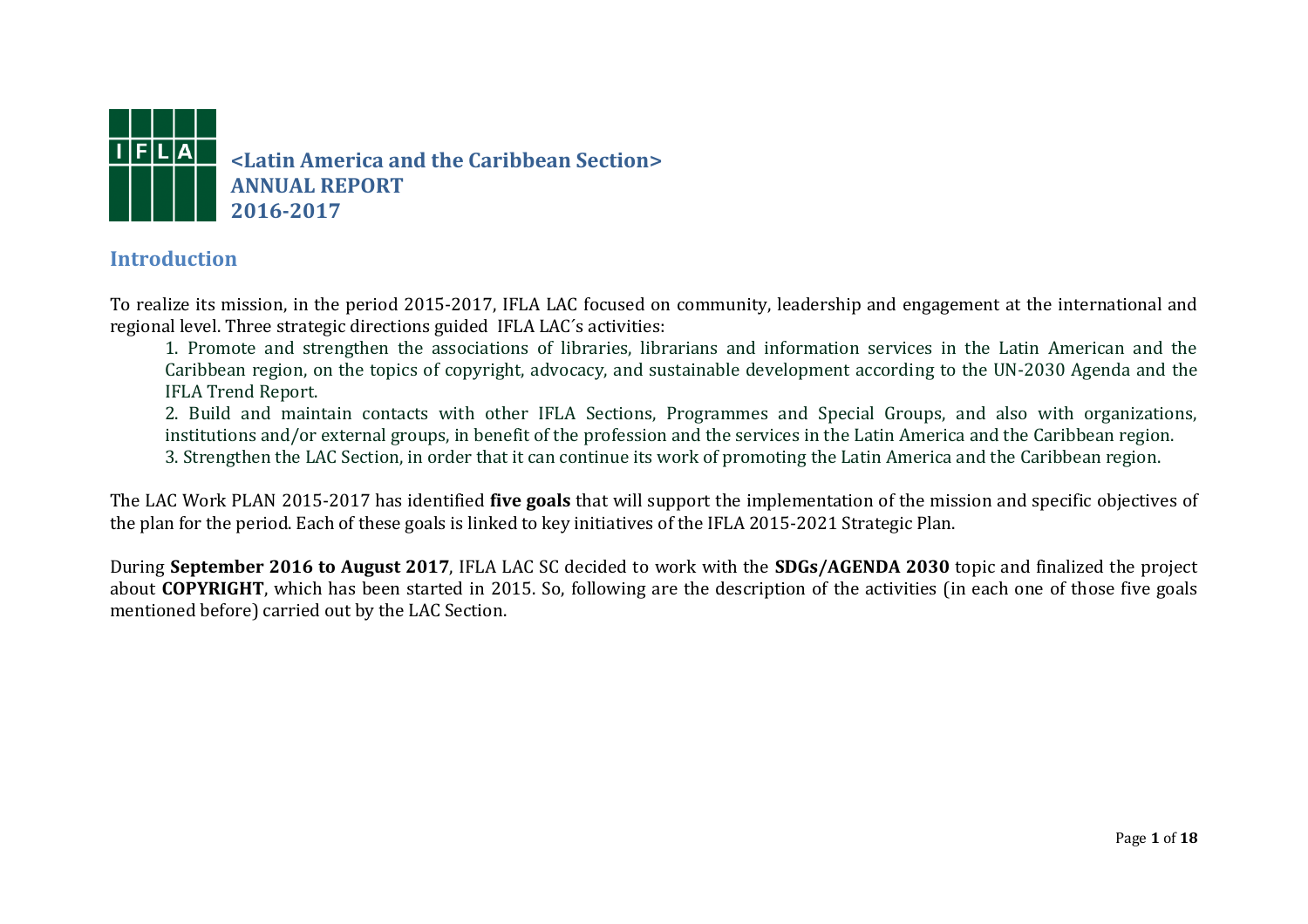| <b>Objectives</b><br><b>Identified in the Unit's Action</b><br><b>Plan</b>                                                                                                                                                                                                                                                                                                                            | $100 \mu$ b $100 \mu$ b $100 \mu$ and the state state $100 \mu$ b $100 \mu$ and $100 \mu$<br><b>Project or activity</b><br>Identified in the Unit's Action Plan                                                                                                                                                 | <b>Progress</b><br>Please give brief details, including<br>status (not started, in progress, near<br>completion, completed)                                                                                                                                                                                                                                                                                                                                                                              | <b>Risks</b><br>Please identify any problems or<br>concerns (e.g. missed deadlines, lack of<br>resource) and how you would propose to<br>address them                                                                                                                                                                                                                                                                                                                                     |
|-------------------------------------------------------------------------------------------------------------------------------------------------------------------------------------------------------------------------------------------------------------------------------------------------------------------------------------------------------------------------------------------------------|-----------------------------------------------------------------------------------------------------------------------------------------------------------------------------------------------------------------------------------------------------------------------------------------------------------------|----------------------------------------------------------------------------------------------------------------------------------------------------------------------------------------------------------------------------------------------------------------------------------------------------------------------------------------------------------------------------------------------------------------------------------------------------------------------------------------------------------|-------------------------------------------------------------------------------------------------------------------------------------------------------------------------------------------------------------------------------------------------------------------------------------------------------------------------------------------------------------------------------------------------------------------------------------------------------------------------------------------|
| <b>GOAL 1. Promote education</b><br>and training activities (in<br>person and online) with the<br>purpose of providing<br>qualifications to the<br>professionals of the region<br>in strategic actions related<br>to the NEW SOCIAL TRENDS.<br><b>IFLA KEY INITIATIVE -</b><br><b>Libraries in Society &gt;</b><br>Libraries within a changing<br>environment > Changing<br>attitudes and perceptions | 1.1 Promote Midterm meetings of the LAC<br>Section in different countries of the region<br>aiming to collaborate in the development of<br>the local association and professionals.                                                                                                                              | 1.1.1 Completed. The 2017 LAC<br>Midterm Meeting was in Chile on<br>March 15-16. Special participation<br>of: Mrs. Glòria Pérez-Salmerón (IFLA<br>President Elect) and Jerónimo Vitti<br>(IFLA LAC Regional Office Manager).<br>https://www.ifla.org/node/11119. It<br>was attended by 11 elected members<br>(from Argentina, Brazil, Chile, Costa<br>Rica, Spain, Mexico and Peru) and 01<br>corresponding<br>member<br>from<br>Colombia.                                                               | 1.1.2 As the IFLA LAC Regional Office<br>had not been defined at that time, the<br>Section didn't receive the financial<br>support offered by IFLA annually. So,<br>IFLA LAC SC are thankful to the<br>National Library and the Library of<br>Congress, both from Chile, which<br>assumed all the organization costs of<br>the International Seminar (4.2) and<br>also covered the local transport, hotel<br>and food for all LAC Standing<br>Committee Members during the whole<br>week. |
|                                                                                                                                                                                                                                                                                                                                                                                                       | 1.2 The LAC SC participated at the IFLA<br>Global Vision Project (IGVP), promoted by<br>IFLA HQ, in two moments: (1) 2 members<br>had been in the initial plan for this Project in<br>Athens, Greece (April 2017) and (2) LAC SC<br>members (elected and corresponding)<br>answered the questionaire as a group | Ferreira (Brasil) and Ana Maria<br>Talavera (Perú) were in the Athens<br>meeting<br>participating<br>in<br>the<br>discussion<br>about strategies<br>to<br>implement the project all over the<br>world. A small Commission defined<br>by IFLA LAC SC (Sueli Mara S.P.<br>Ferreira; Ana Maria Talavera and<br>de<br>Súmar)<br>Juanita<br>Jara<br>was<br>responsible to organize the survey<br>for all LAC SC members and prepare<br>the final report, which was delivered<br>to IFLA HQ in June 23th, 2017 | <b>1.2.1 Completed.</b> Sueli Mara S.P, <b>1.2.2</b> The methodology used to get the<br>IFLA LAC SC Vision was: (1) survey<br>questionnaires in Spanish (in two<br>steps) using GOOGLE DOCS, (2) a 90-<br>minutes meeting using the ZOOM<br>software provided by IFLA HQ, (3)<br>translation of all answers into English<br>and (4) preparation of the final report.                                                                                                                      |

## **Report on progress and activities - Sept 2016- Aug 2017 - IFLALAC Secion**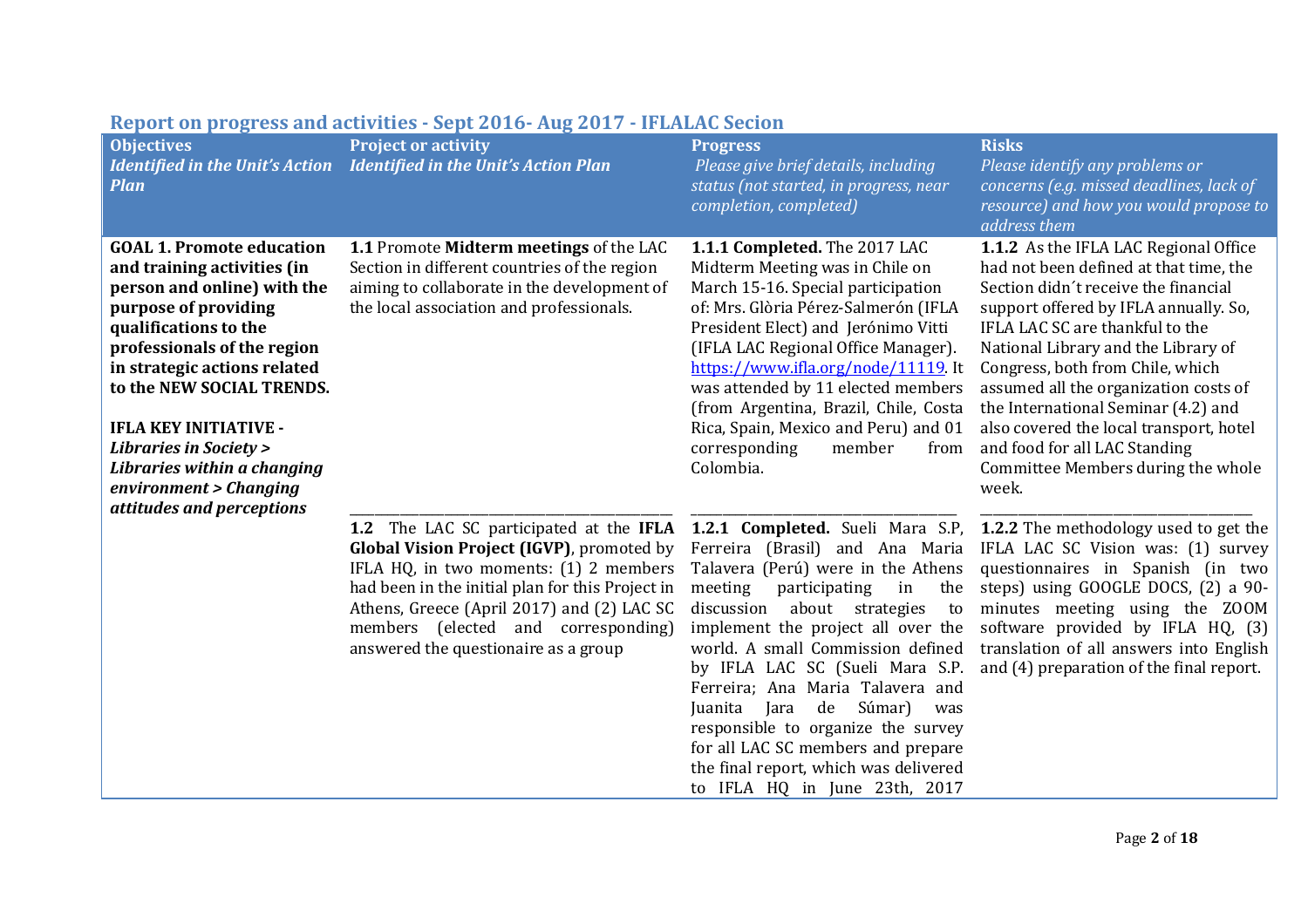|                                                                                                                                                                                                                                                                                                                                                                                                                                                              | 1.3 IFLA Global Vision Workshop<br>promoted in LAC Region by IFLA HQ                                                                                                                                                                                                                                                                                                                                                                                                                                                                                                                                                                                                                                                                     | 1.3.1 Completed. The event was<br>promoted with the goal to involve<br>the national librarians' associations<br>from 10 countries of our region.                                                                                                                                                                                                                                                                                    | 1.3.2 It was organized by the IFLA HQ<br>in partnership with the IFLA LAC<br>Regional Office, Argentina Library of<br>Congress in Buenos Aires, June 8-9,<br>2017.                                                                                                                                                                                                                                                     |
|--------------------------------------------------------------------------------------------------------------------------------------------------------------------------------------------------------------------------------------------------------------------------------------------------------------------------------------------------------------------------------------------------------------------------------------------------------------|------------------------------------------------------------------------------------------------------------------------------------------------------------------------------------------------------------------------------------------------------------------------------------------------------------------------------------------------------------------------------------------------------------------------------------------------------------------------------------------------------------------------------------------------------------------------------------------------------------------------------------------------------------------------------------------------------------------------------------------|-------------------------------------------------------------------------------------------------------------------------------------------------------------------------------------------------------------------------------------------------------------------------------------------------------------------------------------------------------------------------------------------------------------------------------------|------------------------------------------------------------------------------------------------------------------------------------------------------------------------------------------------------------------------------------------------------------------------------------------------------------------------------------------------------------------------------------------------------------------------|
| <b>GOAL 2. Provide support</b><br>(advocacy) and promotion<br>for all information<br>professionals in the LAC<br>region, to increase their<br>understanding of<br><b>COPYRIGHT</b> and allow<br>libraries to play an<br>important role in the<br>collection, preservation and<br>wider availability of all<br>types of physical and digital<br>materials, in this constantly<br>evolving digital information<br>environment.<br><b>IFLA KEY INICIATIVE -</b> | 2.1 Integrated project 2015-2017 -<br>"Impact of the copyright legislation on<br>libraries in Latin America and the<br><b>Caribbean</b> " which aimed at identifying and<br>recording the main difficulties, problems<br>and situations that libraries are facing in the<br>work situation and when offering quality<br>services in the digital era. This project<br>started in 2015 and in its first year got had<br>good<br>results<br>several<br>(see<br>$\sim$<br>https://www.ifla.org/files/assets/lac/iflala<br>cannualreport2015.pdf - the IFLA LAC<br>Annual Report 2015-2016). This year 2016-<br>2017 was<br>dedicated to finalize the<br>organization of the research findings and to<br>publish an eBook with those results. | 2.1.1 Completed. Despite that the<br>first findings of this search had been<br>presented<br><b>WLIC</b><br>2016,<br>at<br>all<br>members<br>each<br>from<br>countries<br>worked again in their<br>data and<br>following<br>writings<br>a<br>template<br>prepared specifically for the eBook.<br>It has been done to make possible<br>the comparison among all the<br>results.                                                       | 2.1.2<br>These project wouldn't be<br>possible without the hard participation<br>of the national associations and/or<br>college of professionals from several<br>countries of the LAC region. The most<br>important result was exactly the<br>approximation of those groups and the<br>partnership with the LAC SC. Thanks to<br>all of them.                                                                          |
| <b>Information and Knowledge</b><br>> An equitable copyright<br><b>framework</b>                                                                                                                                                                                                                                                                                                                                                                             | 2.2 Project IFLA LAC 2016 - Ebook about<br>the impact of the copyright legislation on<br>libraries in Latin America and the<br>Caribbean - This eBook proposal for LAC<br>(item 2.1 above) was approved by the IFLA<br>Professional Committee Unit Project for<br>2016<br>(https://www.ifla.org/files/assets/hq/offic<br>ers/documents/overview-of-pc-projects-<br>$2016.pdf$ . It has been done in Spanish and<br>named as "Bibliotecas LAC: el impacto de la                                                                                                                                                                                                                                                                           | 2.2.1<br>Completed.<br>The<br>eBook<br>studies and<br>presents the case<br>national accounts of fifteen countries<br>Brazil,<br>Chile, Cuba,<br>(Argentina,<br>Ecuador, El Salvador, Guatemala,<br>Haiti, Jamaica, México, Nicaragua,<br>Panamá, Peru, Republican Dominican<br>and Trinidad & Tobago), giving<br>special attention to the debate and<br>presentation of a diagnosis of the<br>region made from those local studies. | <b>2.2.2</b> The complete version of this<br>eBook was presented on March 14th,<br>2017 during the International Seminar<br>promoted by IFLA LAC in partnership<br>with the Library of Congress and the<br>National Library of Chile (item 4.5<br>below).<br>After the correction made by all<br>authors, in April 2017, this eBook have<br>been submitted to the review process<br>of the IFLA Professional Committee |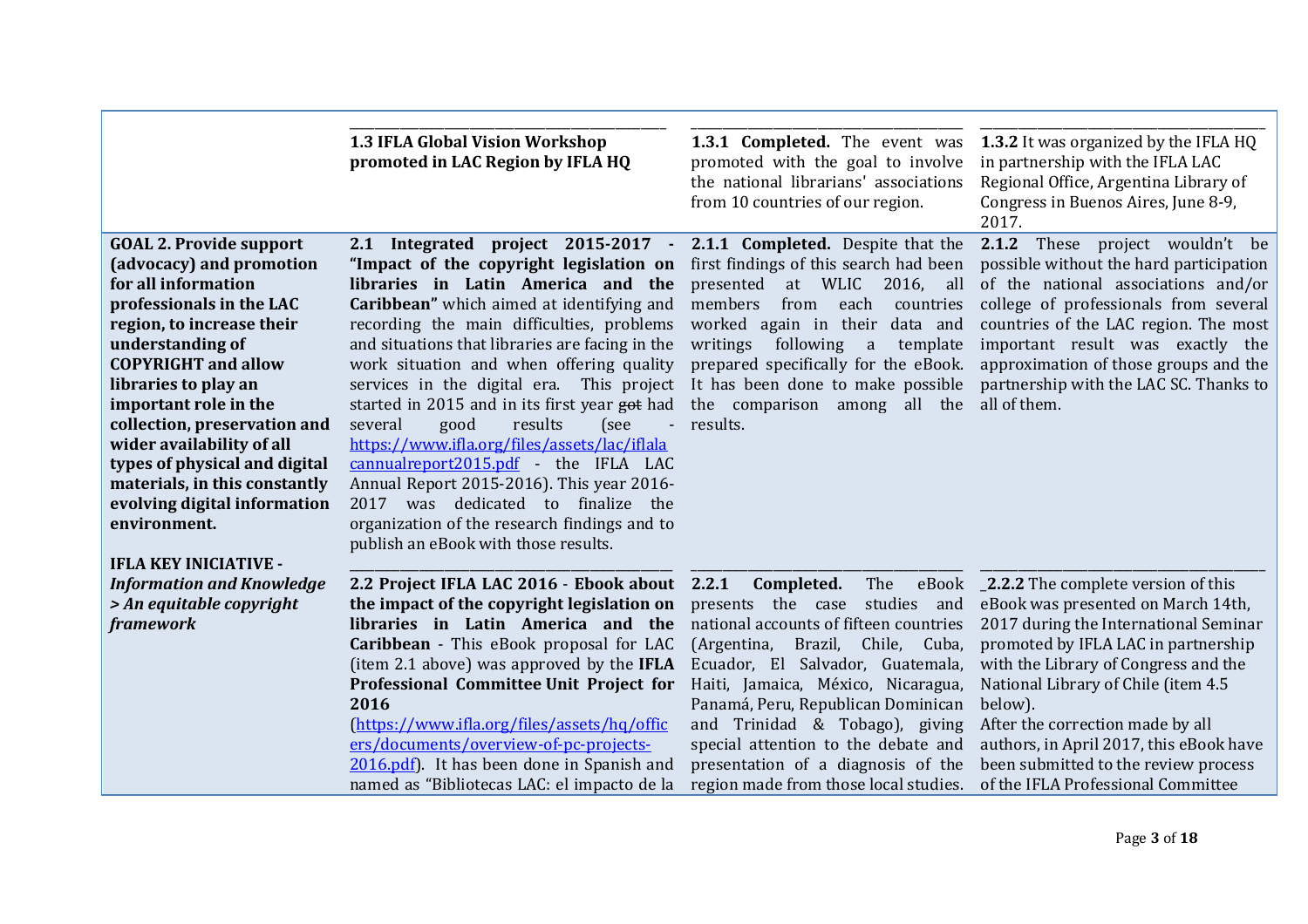|                                                                                                                                                                                                                                                                                                                                                                                                                | legislación de derechos de autor en América<br>Latina y el Caribe (LAC Librarles: the impact<br>of copyrigth legislation in Latin America and<br>the Caribbean)".                                                                                                                                                                                                                                                     | So, the eBook clearly illustrate the<br>of<br><b>LAC</b><br>libraries,<br>situation<br>demonstrate the need and urgency of<br>changes in both legal aspects and the<br>practical aspect and preserve the<br>memory of what was done in this<br>alliance<br>important<br>between<br>associations / schools and the IFLA<br>LAC Section.                                                                                                                                                                                                                                      | and the Copyright and other Legal<br>Matters Committee (CLM). The final<br>version approved by IFLA HQ should<br>be available online by the end of 2017.                                                                                                         |
|----------------------------------------------------------------------------------------------------------------------------------------------------------------------------------------------------------------------------------------------------------------------------------------------------------------------------------------------------------------------------------------------------------------|-----------------------------------------------------------------------------------------------------------------------------------------------------------------------------------------------------------------------------------------------------------------------------------------------------------------------------------------------------------------------------------------------------------------------|-----------------------------------------------------------------------------------------------------------------------------------------------------------------------------------------------------------------------------------------------------------------------------------------------------------------------------------------------------------------------------------------------------------------------------------------------------------------------------------------------------------------------------------------------------------------------------|------------------------------------------------------------------------------------------------------------------------------------------------------------------------------------------------------------------------------------------------------------------|
| <b>GOAL 3. Develop expertise</b><br>and promote education (in<br>person and online) with the<br>purpose of providing<br>qualifications to the<br>professionals of the region<br>in strategic actions and<br>good practice in the<br><b>COLLECTION AND</b><br><b>PRESERVATION of cultural</b><br>heritage<br><b>IFLA KEY INICIATIVE -</b><br>Cultural heritage ><br><b>Preservation of cultural</b><br>heritage | 3.1 Project 2016-2017 - "IFLA LAC<br>Memories - 1976-2016" (see also item 5.1<br>below), to get more information about the<br>IFLA LAC Section, a documentation search<br>was done to identify meeting minutes,<br>annual reports and action plans devised-by<br>the IFLA LAC SC since its creation.<br>Unfortunately, there is a lack of<br>documentation from the LAC Section<br>particularly from 1976 until 2000. | 3.1.1 Completed. A complete review<br>has been done of the IFLA Journal<br>printed and online collection since<br>1979. Also, many emails had been<br>sent to different librarians from the<br>LAC region, who had been members<br>of the IFLA LAC SC in previous SDGs,<br>asking for their help. As a result,<br>more than 25 ancient documents<br>from the history of IFLA LAC were<br>found and also donated by Adolfo<br>Rodriguez, Estela Morales, Ivone<br>Tálamo, Jonathan Hernandez<br>Elisabeth Carvalho, Martha Dosa and<br>Alice Miranda. Thanks-to all of them. | 3.1.2 All the documents (some<br>meetings minutes since 1989, the LAC<br>Annual report from 1996, the LAC<br>Action Plan from 1992-1997 and<br>others from 2002-2004) found, had<br>been digitalized. and published in the<br>IFLA LAC website for public access |
| <b>GOAL 4 - Promote regional</b><br>advocacy of the role of<br>libraries and information<br>professionals of the region<br>as agents of development<br>responsible of ensuring<br>access to information<br>Heritage                                                                                                                                                                                            | 4.1 IFLA LAC PROJECT 2017 - "Mapping of<br><b>Latin American and Caribbean Libraries</b><br><b>Initiatives in Support of the National</b><br>Development Plan -Agenda 2030", which<br>goal was to identify and record projects and<br>initiatives that LAC libraries are developing<br>in their countries to demonstrate how they<br>are contributing to the achievement of the                                       | 4.1.1 Completed. This year 2017<br>had the participation of national<br>association and colleges of<br>professionals from 21 LAC countries.<br>The results of this project were:<br>(1) the content program for the IFLA<br>LAC Open Session on WLIC 2017 (see<br>item 4.2 below),                                                                                                                                                                                                                                                                                          | 4.1.2 This project couldn't be<br>developed without the support of<br>Maria Violeta Bertolini from IFLA HQ,<br>who implemented the platform to<br>collect data for this project " Examples<br>of how libraries contribute to the<br>United Nations 2030 Agenda"  |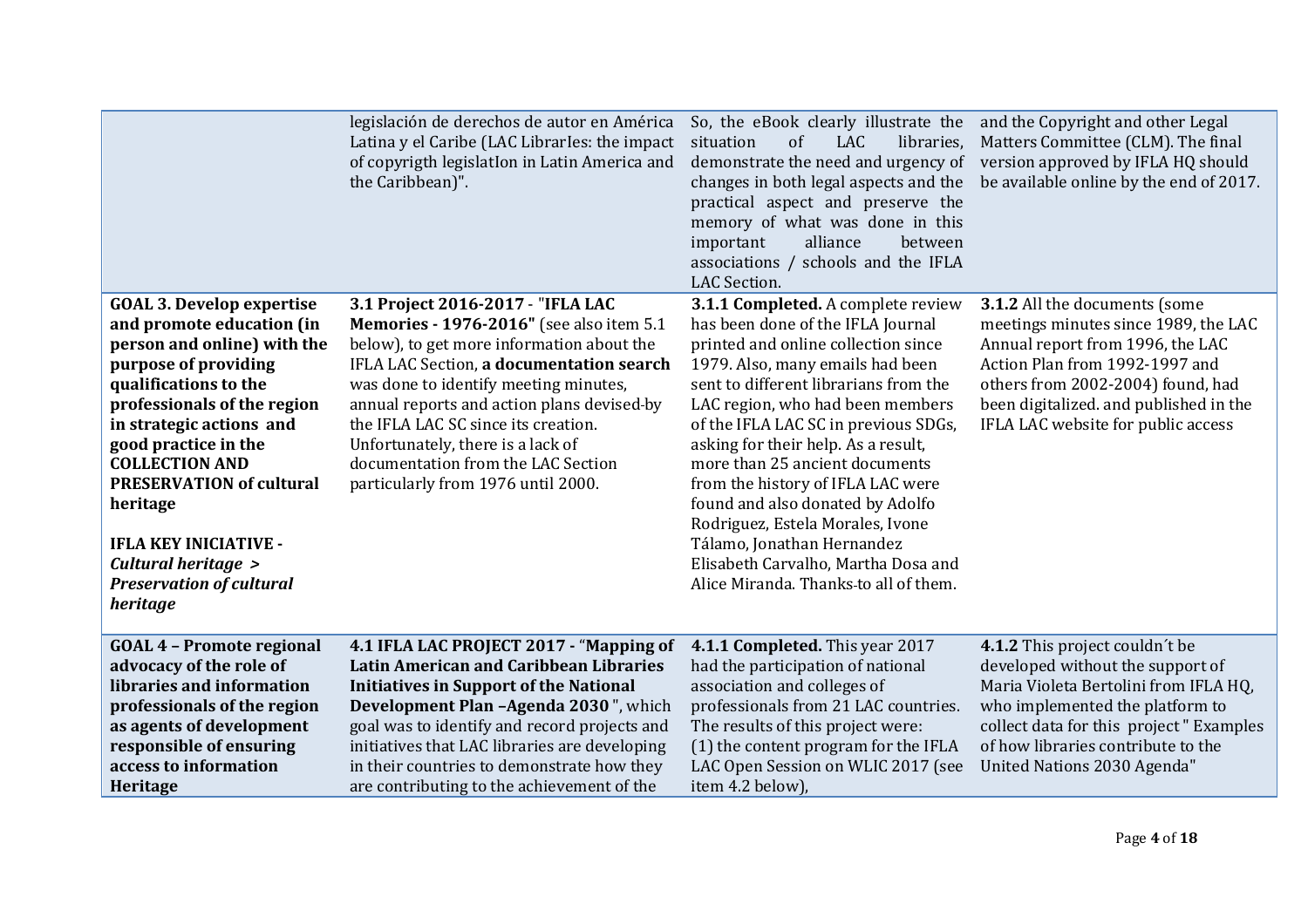| <b>IFLA KEY INICIATIVE -</b><br><b>Capacity Building &gt;</b><br><b>Libraries within the UN Post-</b><br>2015 Development Agenda ><br><b>International Advocacy</b><br><b>Programme &gt; Building</b><br><b>Strong Libraries Association</b><br>> Enhanced regional<br>presence | objectives (SDGs) and satisfaction of local<br>development needs.<br>The national association from 35 LAC<br>countries were invited to become part of<br>this project and 21 of them agree to<br>participate and start to identify projects in<br>their countries and index as much<br>information as possible about them in the<br>specific platform.                                                                                                                                                                        | (2) the content program of the IFLA<br>Division V on WLIC 2017 (see item<br>4.3 below) and<br>(3) the publication of the booklet<br>(project IFLA PC 2017, see item 4.4)<br>below).                                                                                                                                                                                               |                                                                                                                                                                                                                                                                                                                                                                                                            |
|---------------------------------------------------------------------------------------------------------------------------------------------------------------------------------------------------------------------------------------------------------------------------------|-------------------------------------------------------------------------------------------------------------------------------------------------------------------------------------------------------------------------------------------------------------------------------------------------------------------------------------------------------------------------------------------------------------------------------------------------------------------------------------------------------------------------------|-----------------------------------------------------------------------------------------------------------------------------------------------------------------------------------------------------------------------------------------------------------------------------------------------------------------------------------------------------------------------------------|------------------------------------------------------------------------------------------------------------------------------------------------------------------------------------------------------------------------------------------------------------------------------------------------------------------------------------------------------------------------------------------------------------|
|                                                                                                                                                                                                                                                                                 | 4.2 LAC Open Session at WLIC 2017,<br>Wroclaw, Poland<br>All the 21 national associations participating<br>in the project described above (item 4.1)<br>were invited to (1) analyse all projects<br>identified in their countries and include<br>them in the IFLA platform, (2) write a paper<br>with an overview about those projects and<br>(3) submit those papers to be presented at<br>the LAC Open Session on WLIC 2017. From<br>all those countries, seven did the paper and<br>went to Wroclaw, Poland to present it. | 4.2.1 Completed. The LAC Session<br>was "Access and opportunity for<br>all: how LAC libraries contribute<br>to the United Nations 2030" -<br>Session 161 - 22/08/2017.                                                                                                                                                                                                            | 4.2.2 Unfortunately, participants from<br>Cuba, Ecuador and Nicaragua could not<br>travel to Poland. So, they presented<br>their results by video. This was a good<br>option for them and their participation<br>was guaranteed.                                                                                                                                                                           |
|                                                                                                                                                                                                                                                                                 | 4.3 LAC participation in the IFLA Division<br>V Open Session at WLIC 2017, Wroclaw. It<br>was organized by the Africa, Latina America<br>& the Caribbean and Oceania & Asia<br>Sections together to talk about the UN 2030<br>Agenda in their countries. So, the IFLA LAC<br>SC decided to choose the three most<br>interesting projects from all 180<br>experiences included in the IFLA Platform<br>(as a result of the project described in the<br>item 4.1 above), and invited them to present                            | 4.3.1 Completed. The Division<br>Session was "Demonstrating the<br><b>Contribution of Libraries to the UN</b><br>2030 Agenda: Examples from IFLA<br>Division V" - Session 169 -<br>22/08/2017 - and the three projects<br>elected to be presented in it was (1)<br>National Library of Aruba, (2)<br>Biblioteca Pública Municipal de<br>Doñihue, Chile and (3) PromPerú,<br>Perú. | 4.3.2 The Members of the Commission<br>to Evaluate all projects were: Jonathan<br>Hernandez (México), Amada Marcos<br>(Spain), Juanita Jara Del Sumar<br>(Canada) and Sueli Mara S.P. Ferreira<br>(Brasil).<br>Three projects had been chosen and<br>theirs coordinators received 1100.00<br>Euros from IFLA LAC to participate in<br>the Division V Open Session<br>(representing IFLA LAC) and presented |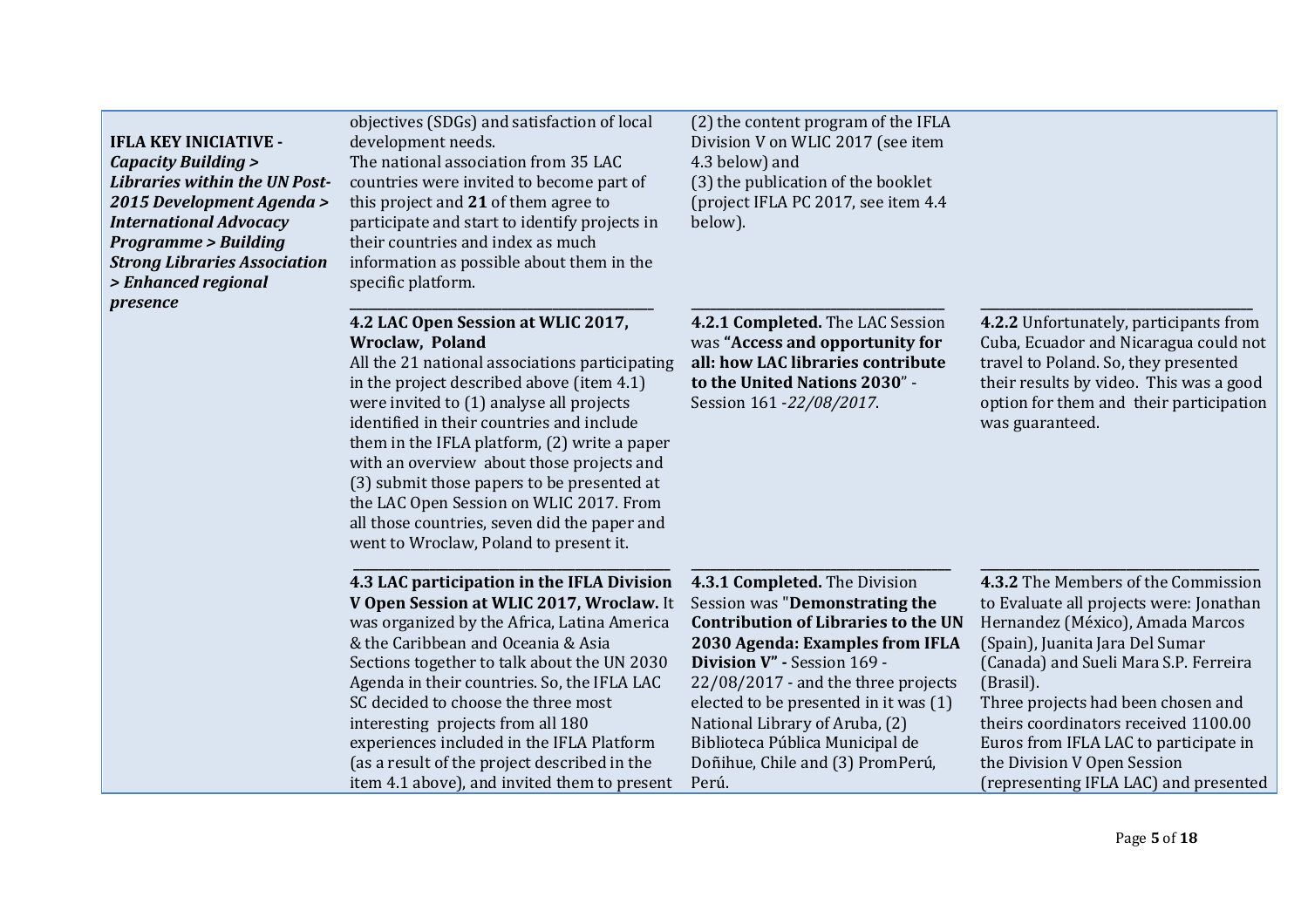| their projects in the Division V Session. |  |  |  |
|-------------------------------------------|--|--|--|
|-------------------------------------------|--|--|--|

#### **\_\_\_\_\_\_\_\_\_\_\_\_\_\_\_\_\_\_\_\_\_\_\_\_\_\_\_\_\_\_\_\_\_\_\_\_\_\_\_\_\_\_\_\_\_\_\_\_\_\_\_ 4.4 Project IFLA LAC 2017 - "Implement a methodology to identify and register information about projects to support the Sustainable Development Goals developed by libraries from LAC region***" -* the goal was to organize the data collected by all countries participating in the project, and publish a booklet about LAC experiences with the Agenda 2030. This eBook proposal for LAC (as another result of the LAC project item 4.1 above) was approved by the **IFLA Professional Committee Unit Project for 2017** [\(https://www.ifla.org/officers](https://www.ifla.org/officers-corner/professional-projects)[corner/professional-projects\)](https://www.ifla.org/officers-corner/professional-projects) **\_\_\_\_\_\_\_\_\_\_\_\_\_\_\_\_\_\_\_\_\_\_\_\_\_\_\_\_\_\_\_\_\_\_\_\_\_\_\_\_\_\_\_\_\_\_\_\_\_ 4.5** Organize the **International Seminar "Libraries, advocacy and the implementation of Agenda 2030"** - March , 13 - 14 , 2017. LAC Organization members: Maria Angélica Fuentes, Belén Martinez and Sueli Mara S.P. Ferreira. About 60 people participated in the whole event. We had the special participation of Glòria Pérez-Salmerón, IFLA president elected, who was the keynote speaker of the Seminar. **\_\_\_\_\_\_\_\_\_\_\_\_\_\_\_\_\_\_\_\_\_\_\_\_\_\_\_\_\_\_\_\_\_\_\_\_\_\_\_\_\_\_\_\_\_\_\_\_ 4.6 Promote a Satellite Meeting of the \_\_\_\_\_\_\_\_\_\_\_\_\_\_\_\_\_\_\_\_\_\_\_\_\_\_\_\_\_\_\_\_\_\_\_\_\_\_\_ 4.4.1 Completed**. By the end of the 2016 LAC project, the IFLA platform contained 180 projects from 19 LAC countries. All of them were analysed and 49 projects had been selected from Argentina, Aruba, Bahamas, Bolivia, Brazil, Chile, Colombia, Costa Rica, Cuba, Ecuador, El Salvador, Guatemala, Haiti, Jamaica, Nicaragua, Panamá, Peru, Uruguay and Venezuela. The booklet shows examples of library projects in almost all SDGS, except the SDGS 6, 12, 14 and 17. **\_\_\_\_\_\_\_\_\_\_\_\_\_\_\_\_\_\_\_\_\_\_\_\_\_\_\_\_\_\_\_\_\_\_\_\_\_\_\_\_\_ 4.5.1Completed.** The meeting was in Santiago de Chile, hosted by Library of Congress and National Library, both from Chile. The event included 21 presentations such as: one keynote, 18 papers (9 from Chile, 1 Argentina, 1 Brazil, 3 México, 1 Peru, 1 Colombia and 1 Costa Rica), the presentation of the LAC´s copyright eBook (item 2.2 above) and half day workshop " Libraries and the Agenda 2030" with the representatives of the region in the IAP project. **\_\_\_\_\_\_\_\_\_\_\_\_\_\_\_\_\_\_\_\_\_\_\_\_\_\_\_\_\_\_\_\_\_\_\_\_\_\_\_\_\_\_\_ 4.6.1 Completed**. The audience who attended the language is part of the Romance world \_\_\_\_\_\_\_\_\_\_\_\_\_**\_\_\_\_\_\_\_\_\_\_\_\_\_\_\_\_\_\_\_\_\_\_\_\_\_\_\_\_\_\_\_\_ 4.4.2** The booklet **" ACCESS AND OPPORTUNITY FOR ALL: how LAC libraries contribute to the United Nations 2030 Agenda"** had been finalized and sent to IFLA PC for review. As soon as it is reviewed and approved by the IFLA PC, will be published. **\_\_\_\_\_\_\_\_\_\_\_\_\_\_\_\_\_\_\_\_\_\_\_\_\_\_\_\_\_\_\_\_\_\_\_\_\_\_\_\_\_\_\_\_ 4.5.2** This Seminar lasted two days before the LAC Midterm Meeting. And as described above  $(1.1)$  we also had the financial support from Chile Library of Congress and Chile National Library to organize this Seminar. **\_\_\_\_\_\_\_\_\_\_\_\_\_\_\_\_\_\_\_\_\_\_\_\_\_\_\_\_\_\_\_\_\_\_\_\_\_\_\_\_\_\_\_\_\_ 4.6.2** Romania is a Latin country whose

their projects.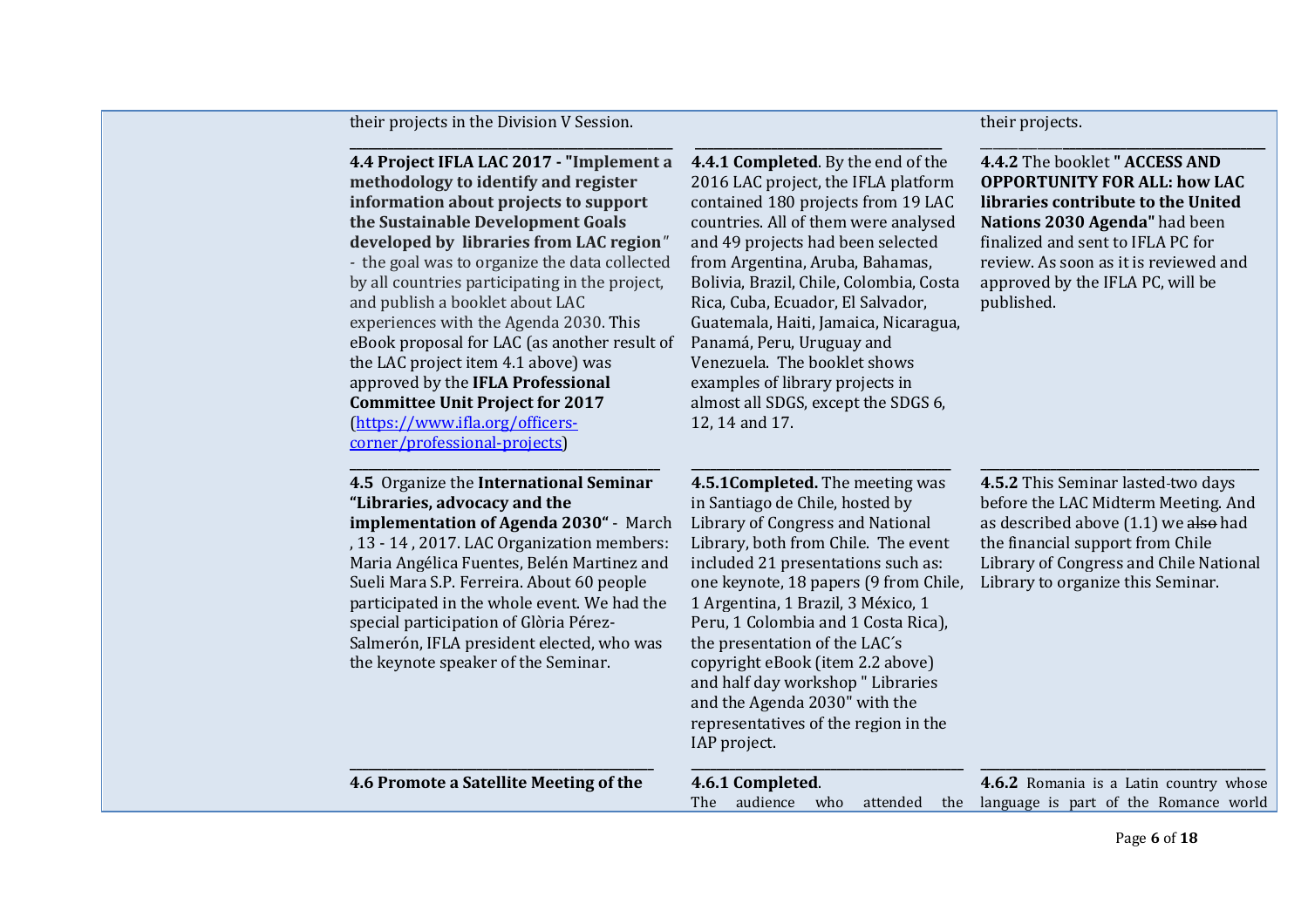**IFLA LAC Section in 2017.** The IFLA LAC

Satellite Meeting took place in Timisoara, Rumania, on August 15-16, 2017, as part of the 83rd IFLA World Library and Information Congress, Wroclaw, Poland. The theme was "Libraries and the 2030 Agenda: Prospective Information and Forthcoming Society. This Satellite Conference aimed primarily at bringing to attention the role and place of libraries around the world in fulfilling the United Nations 2030 Agenda in achieving the Sustainable Development Goals.

The organizers from IFLA LAC SC were Jesús Lau, María Angélica Fuentes y Jorge do Prado. The l**ocal organizers** were the Romanian Library Association; West University of Timişoara, Faculty of Political Sciences, Philosophy and Communication Sciences (LIS program studies); Politehnica University of Timişoara; Romanian Society for Philosophy Engineering and Technoethics; the Romanian Academy of Timisoara Branch Library; Timiș Country Library "Sorin Titel".

*This event was, according to the Romanian Library Association, the first IFLA meeting ever in this country.* 

**\_\_\_\_\_\_\_\_\_\_\_\_\_\_\_\_\_\_\_\_\_\_\_\_\_\_\_\_\_\_\_\_\_\_\_\_\_\_\_\_\_\_\_\_\_\_\_\_\_\_**

**4.7 IFLA LAC WEBINAR 2016-2017** The webinar "**Libraries and the Implementation of Agenda 2030 for Sustainable Development**" organized as support to the IFLA's worldwide efforts in empowering librarians to become strong advocates towards the implementation of the UN 2030 Agenda. The event was organized with the support of the IFLA Latin America and Caribbean Section, IFLA

conference included: librarians, teachers, researchers, students, PhD students, all of them with the aim to take advantage of the Satellite opportunity to network and set up international collaborations in the professional and research arenas. The meeting offered a great opportunity to reinforce the conviction that the library and information profession has, in general, similar concerns and that the exchange of experiences and knowledge helps to solve common problems, regardless of geographic distances, and space. Finally, it was concluded that large projects at international level, such as the library and information role in UN SDG´s can only be undertaken through the joint effort of those who work in libraries and the information fields and their associations regardless of their national borders.

community and IFLA LAC had the right decision to hold this satellite meeting, the first ever, in a nation whose culture and language are similar.

The hospitality of the local organizers was excellent, without that we couldn´t go there. They covered all the logistics costs, such as certificate, conference bags and other materials, plus free lodging in student dorms to all those who required it, and sponsored two lunches, two dinners and the bus and boat tour, plus other treats.

The meeting achieved its goal thanks to the speakers and the great hospitality and financing of the local organizing team and their institutions, lead by Prof. **Maria Micle** and Prof. **Viorel Guliciuc** who was the contact.

**\_\_\_\_\_\_\_\_\_\_\_\_\_\_\_\_\_\_\_\_\_\_\_\_\_\_\_\_\_\_\_\_\_\_\_\_\_\_\_\_\_\_ 4.7.1 Completed.** The mediator was Sueli Mara S.P. Ferreira (IFLA LAC Chair) and the speakers were Loida Garcia-Febo (IFLA ALP Chair), Ana Maria Talavera (Colegio de Bibliotecologos del Peru) and Maria Violeta Bertolini (IFLA Advocacy Communications Officer).

**\_\_\_\_\_\_\_\_\_\_\_\_\_\_\_\_\_\_\_\_\_\_\_\_\_\_\_\_\_\_\_\_\_\_\_\_\_\_\_\_\_\_\_\_\_ 4.7.2** The webinar was coordinated by Jonathan Pleitez with the technological support of the Association of Librarians of El Salvador-ABES and with collaboration of Jonathan Hernandez (UNAM) member of the IFLA Leadership Program.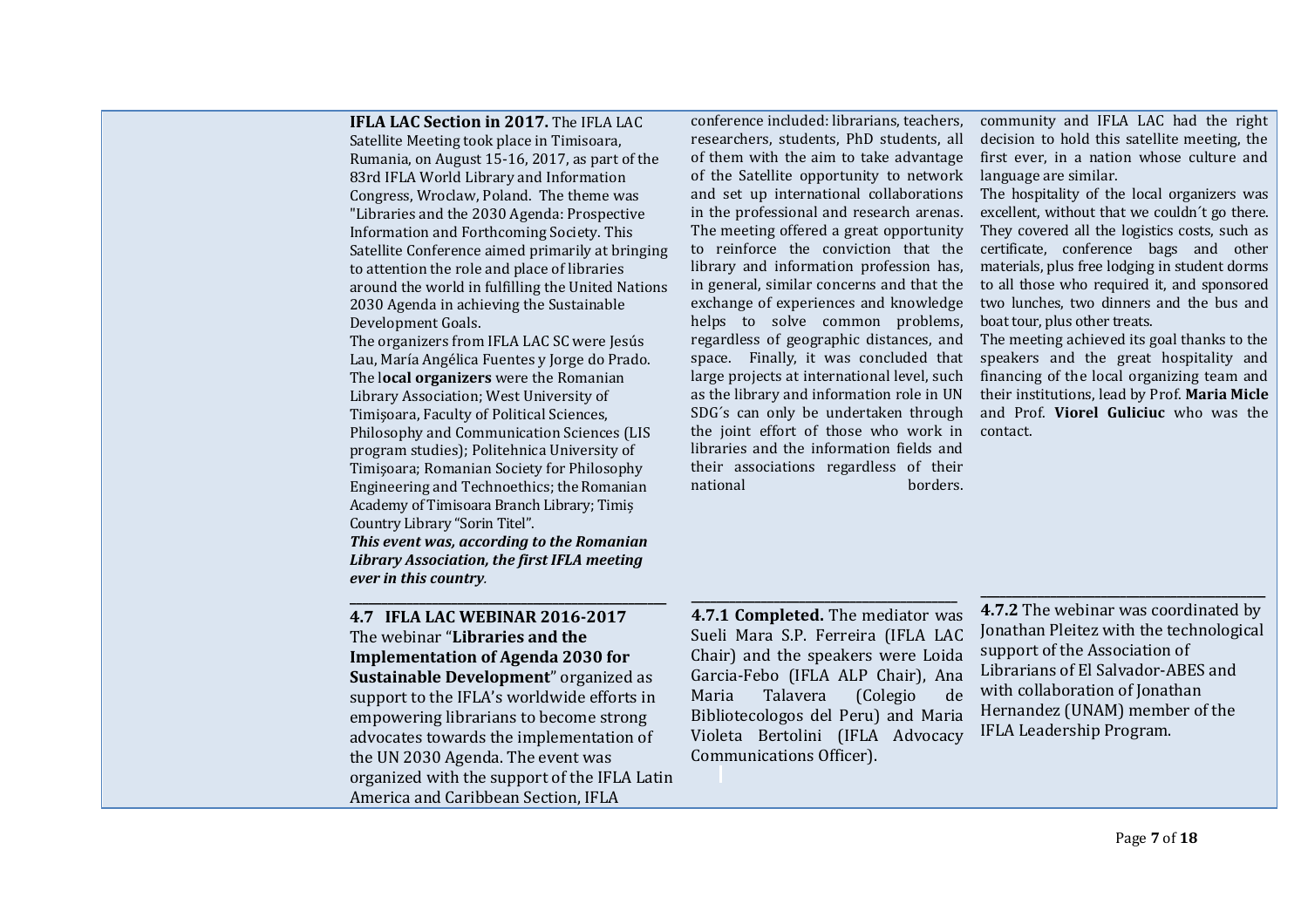|                                                                                                                                                                                                                                                                                                                                   | Continuing Professional Development and<br>Workplace Learning Section and IFLA New<br>Professionals Special Interest Group.<br>4.8 IFLA IAP Program - LAC SC members<br>participated in some IFLA IAP Program<br>activities in the LAC region. The goals were<br>to present the IAP and BSLA programs to<br>various countries of the region. Also, to<br>identify additional library associations<br>which would benefit with the program and<br>would be able to extend the program to<br>neighbouring countries. | 4.8.1 Completed. IFLA HQ organized<br>two events for this program in the<br>LAC region and after that, some LAC<br>countries sent proposals for the first<br>call for projects in the IAP Program<br>2017, four of them were approved:<br>Brazil, El Salvador, Costa Rica and<br>Trinidad and Tobago.                                                              | 4.8.2 The IAP events organized at<br><b>LAC Region were:</b><br>- Nov. 2016 - Uruguay - participation<br>of representatives fom 10 Latin<br>América countries. Trainers were:<br>Adriana Betancur, Ana Maria Talavera.<br>LAC SC members: Sueli Mara Ferreira<br>and Ana Maria Talavera<br>- Feb 2017 - Jamaica - participation of<br>representatives from 10 Caribbean<br>countries. Trainers were Ingrid Bon<br>and Violeta Bertolini from IFLA HQ,<br>and LAC SC member Ana Maria<br>Talavera. |
|-----------------------------------------------------------------------------------------------------------------------------------------------------------------------------------------------------------------------------------------------------------------------------------------------------------------------------------|--------------------------------------------------------------------------------------------------------------------------------------------------------------------------------------------------------------------------------------------------------------------------------------------------------------------------------------------------------------------------------------------------------------------------------------------------------------------------------------------------------------------|--------------------------------------------------------------------------------------------------------------------------------------------------------------------------------------------------------------------------------------------------------------------------------------------------------------------------------------------------------------------|---------------------------------------------------------------------------------------------------------------------------------------------------------------------------------------------------------------------------------------------------------------------------------------------------------------------------------------------------------------------------------------------------------------------------------------------------------------------------------------------------|
| <b>GOAL 5 - Preserve the</b><br>memory of the activities of<br>the LAC Section members<br>and professionals of the<br>region, and ensure that<br>these activities are known<br>and promoted using ICT and<br>social networks.<br><b>IFLA KEY INICIATIVE</b><br><b>Capacity Building &gt;</b><br><b>Enhanced regional presence</b> | 5.1 Project 2016-2017 - "IFLA LAC<br>Memories - 1976-2016" (see also item 3.1<br>and 5.2), - Analyse the activities of the IFLA<br>LAC Section (services, events, workshops,<br>meetings and information products<br>developed) as well as the profile of the<br>members of its Standing Committee in the<br>past forty years (1976-2017), to figure out<br>its impact on the region. The main idea is to<br>publish an ebook with the results of those<br>evaluation.                                             | 5.1.1 Completed. All documentation<br>search (described on item 3.1 below)<br>was done. Analyses and evaluation<br>of all documentation had been done<br>and the ebook "IFLA LAC<br>Retrospectve: 1976-2016" had<br>been organized. This ebook include<br>texts by current and former<br>members of LAC's Standing<br>Committee, as well as by external<br>guests. | 5.1.2 Some of the chapters of the<br>eBook had been presented already as a<br>poster in the WLIC 2017, Wroclaw,<br>Poland.<br>And, the final <b>ebook</b> has been<br>reviewed since August 2017 to be<br>published as soon as possible, by<br>FEBAB, the Brazilian Federation of<br>Libraries Association                                                                                                                                                                                        |
|                                                                                                                                                                                                                                                                                                                                   | 5.2 Acting together with the chair of<br>various IFLA sections seeking to increase<br>the participation of representatives of Latin<br>America and the Caribbean in their Standing                                                                                                                                                                                                                                                                                                                                 | 5.2.1 Completed. The 2017 was an<br>election year, so the IFLA LAC Chair<br>decided to contact the Chairs of all<br>IFLA Sections to see which of them                                                                                                                                                                                                             | 5.2.2 About 12 sections expressed<br>interest in having representatives of<br>the LAC region in their SC. Some<br>actions were initiated in this direction.                                                                                                                                                                                                                                                                                                                                       |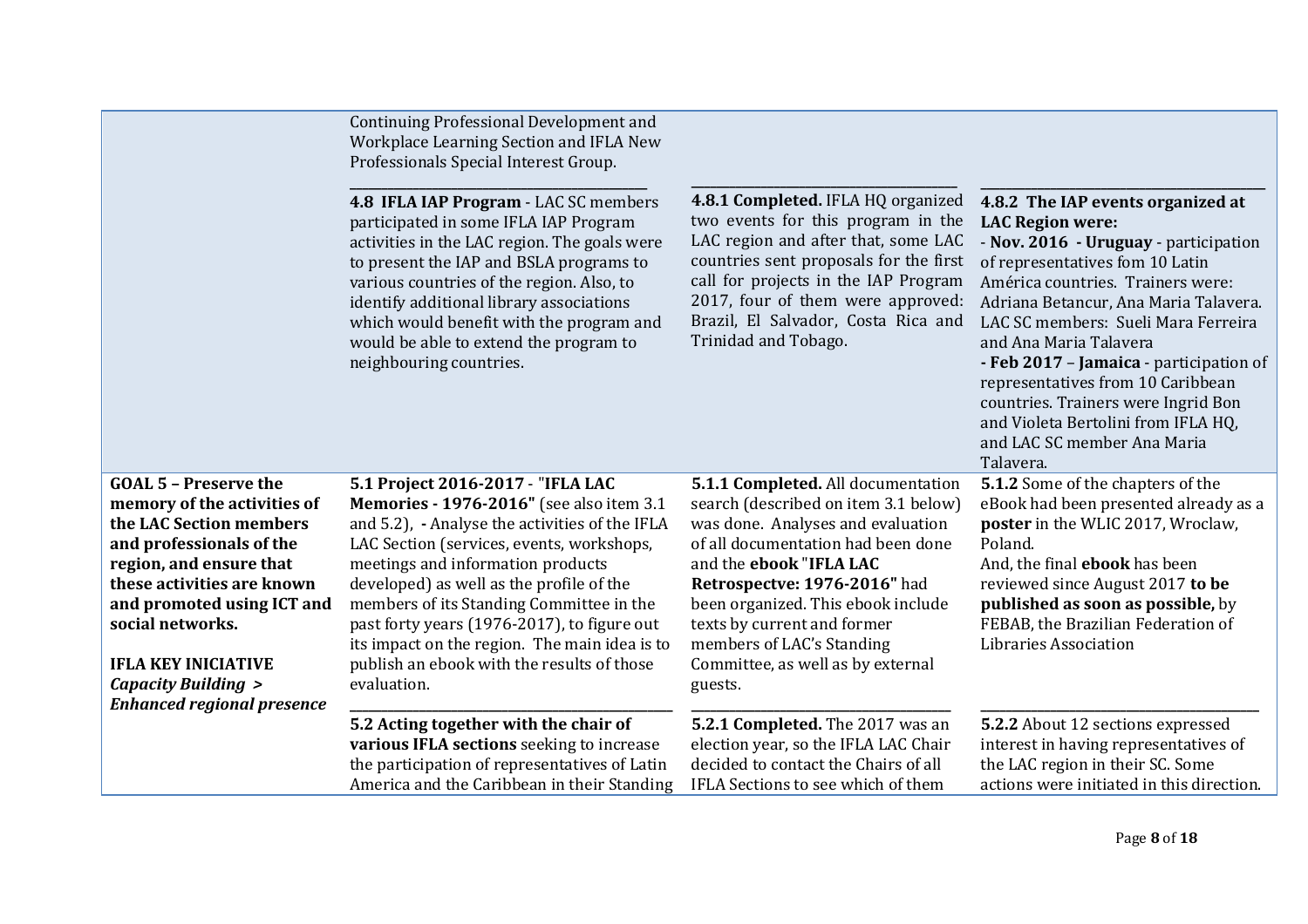| Committee                                                                                                                                                                                                                                                                                                                                                                                                                   | has members from the LAC region on<br>their Standing Committees, and<br>which ones were interested in<br>having representatives in their<br>sections                                                                                                                                                                                                    |                                                                                                                                                                                                                                                                                                                                                                                                                                                                                                                                                    |
|-----------------------------------------------------------------------------------------------------------------------------------------------------------------------------------------------------------------------------------------------------------------------------------------------------------------------------------------------------------------------------------------------------------------------------|---------------------------------------------------------------------------------------------------------------------------------------------------------------------------------------------------------------------------------------------------------------------------------------------------------------------------------------------------------|----------------------------------------------------------------------------------------------------------------------------------------------------------------------------------------------------------------------------------------------------------------------------------------------------------------------------------------------------------------------------------------------------------------------------------------------------------------------------------------------------------------------------------------------------|
| 5.3 Use all possible types of<br>communication based on the web, the<br>new social media and the technology<br>(blogs, social platforms, twitter) to stimulate<br>the participation of members and other<br>librarians of the LAC region. Also, several<br>news applications have been created to<br>manage all documents, videos, ppts<br>produced by ours activities, such as:<br>Instagram, Slideshare and Canal YouTube | 5.3.1 In progress. The<br>Communication team are using<br>Facebook, Twitter, Blog, and the IFLA<br>site more intensively.                                                                                                                                                                                                                               | 5.3.2 The statistics number are: -<br>Facebook – Dec. $2016 \approx 3.793$ people<br>involved / July 2017 = $> 4.751$ people<br>involved - 3973 likes.<br><b>Twitter</b> - Dec. $2016 \Rightarrow 1.293$ followers<br>/ July 2017 = $> 1.558$ followers<br>Site - July 2017 - 13 new publications<br>between news and events.<br>Blog - July 2017 received 95.732 visits.<br>YouTube - July 2017 - 15 videos<br>organized in 5 playlists, 151 inscribed<br>and 1.604 views.<br>SlideShare - 12 presentations +<br>Agenda 2030 Webinar - 353 views. |
| 5.4 Improve the internal communication<br>of IFLA LAC (among Section members)                                                                                                                                                                                                                                                                                                                                               | 5.4.1 In progress. LAC Section is<br>already using the ZOOM to organize a<br>virtual meeting with all SC members<br>each two months. Also they are using<br>DOODLE to confirm the agenda with<br>everyone. LAC Section is using<br>GOOGLE DRIVE and GOOGLE DOC to<br>share documents and work in some<br>common documents together with all<br>members. | 5.4.2 The use of the ZOOM tool, which<br>had been offered by IFLA HQ to all<br>sections, is great and easy to use.                                                                                                                                                                                                                                                                                                                                                                                                                                 |
| 5.5. Empower the members of the Standing<br>Committee so they become true                                                                                                                                                                                                                                                                                                                                                   | 5.5.1 In progress. Constantly<br>Updated of the ppt shared with all SC                                                                                                                                                                                                                                                                                  | 5.5.2 No problem at all. We use the<br>google doc to share several documents.                                                                                                                                                                                                                                                                                                                                                                                                                                                                      |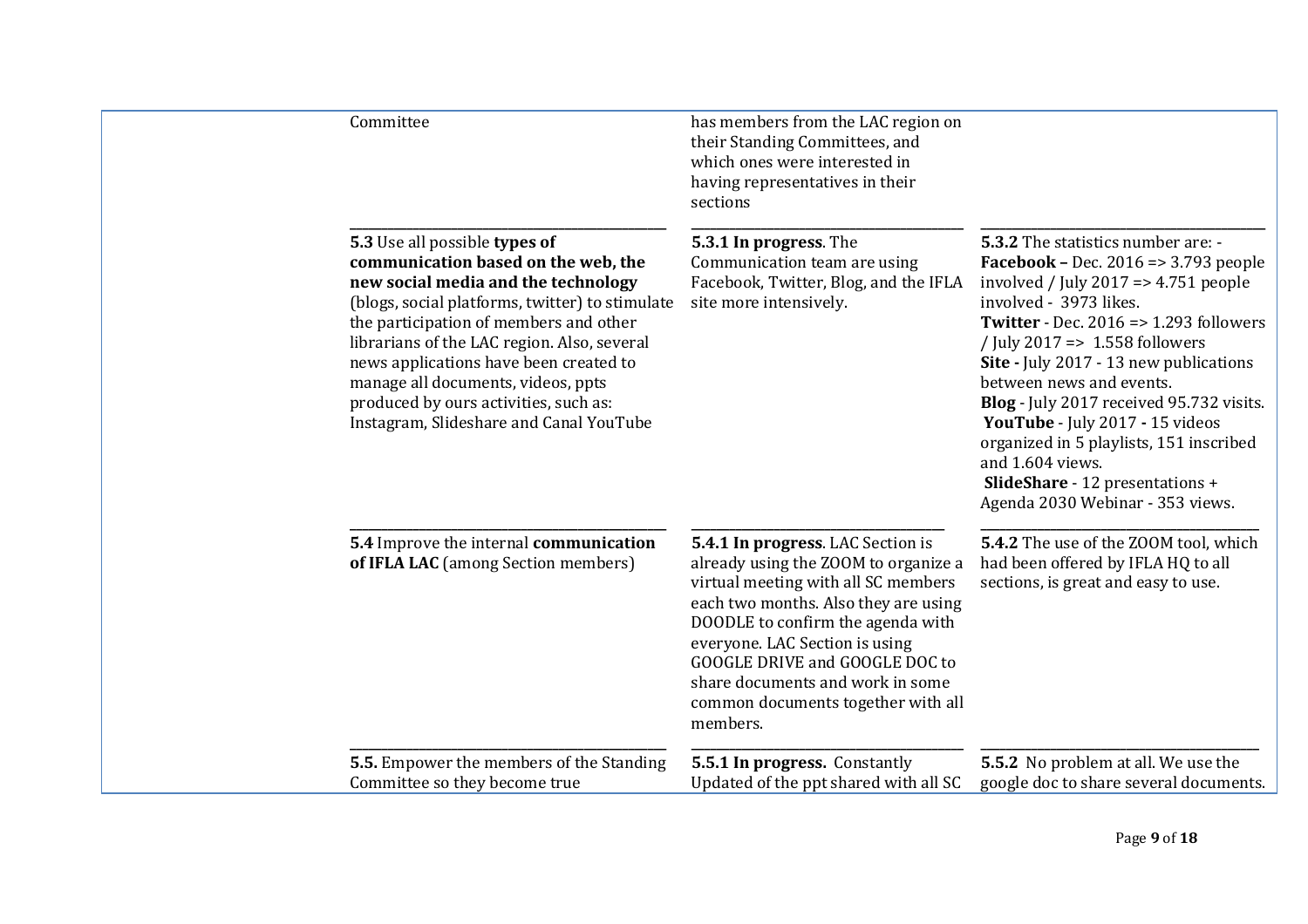| ambassadors of IFLA LAC in the countries<br>of the region, and develop a closer<br>relationship with the regional and/or<br>national library associations of the various<br>countries.                                                                              | members to be used when they are<br>invited to talk about IFLA and IFLA<br>LAC in events.                                                                   |                                                                                                     |
|---------------------------------------------------------------------------------------------------------------------------------------------------------------------------------------------------------------------------------------------------------------------|-------------------------------------------------------------------------------------------------------------------------------------------------------------|-----------------------------------------------------------------------------------------------------|
| 5.6 IFLA LAC SC participation in events<br>organized by LAC institutions, to present<br>IFLA and IFLA LAC and motivate librarians<br>and institutions to adopt the IFLA projects<br>and understand better all the possibilities<br>and advantages to be part of it. | <b>5.6.1 Completed</b> In this report<br>period members of IFLA LAC SC<br>were representing the Section in<br>several national and international<br>events. | <b>5.6.2</b> Representation of IFLA LAC in<br>national and local events in 6 countries<br>from LAC. |

## **Results**

Please provide further information about the activities that were completed during the year. Ensure that details or a full report can be found online, the main outcomes have been shared with a wider audience and the impact of the work can be demonstrated.

| Completed project or<br>activity<br>Please list those<br>projects/activities identified<br>as completed in the table<br>above | <b>Output</b><br>Please state what the output of the project/activity was (e.g.<br>Report, Standard, Workshop etc) and provide a URL to it | <b>Communications</b><br>Please state how the<br>output and outcomes of<br>the project/activity<br>have been<br>communicated to the<br>Unit, IFLA members<br>and the wider<br>profession | <b>Impact of the completed project</b><br>or activity<br>Through the Measures of Success<br><i>identified in your Action Plan,</i><br>describe what difference the project<br>or activity has made to the Unit,<br>IFLA members, the wider profession<br>or society at large |
|-------------------------------------------------------------------------------------------------------------------------------|--------------------------------------------------------------------------------------------------------------------------------------------|------------------------------------------------------------------------------------------------------------------------------------------------------------------------------------------|------------------------------------------------------------------------------------------------------------------------------------------------------------------------------------------------------------------------------------------------------------------------------|
| 1.1 IFLA LAC Midterm<br><b>Meeting</b>                                                                                        | Minutes of the meeting -<br>https://www.ifla.org/ES/lac/minutes                                                                            | Mailing lists, blog, web,<br>Facebook, Twitter                                                                                                                                           | The midterm meeting was<br>important to work face-to-face<br>with all SC members, to plan the<br>LAC participation at WLIC 2017<br>and to evaluate the progress of all<br>projects.                                                                                          |
| <b>1.2 IFLA Global Vision</b><br><b>Discussion in LAC Section</b>                                                             | <b>Report</b> of the Latin America and Caribbean Section (LAC)<br>meeting: how a united library field can tackle the challenges of         | Mailing lists, google<br>doc, ZOOM                                                                                                                                                       | This report had been done with the<br>participation of all SC LAC                                                                                                                                                                                                            |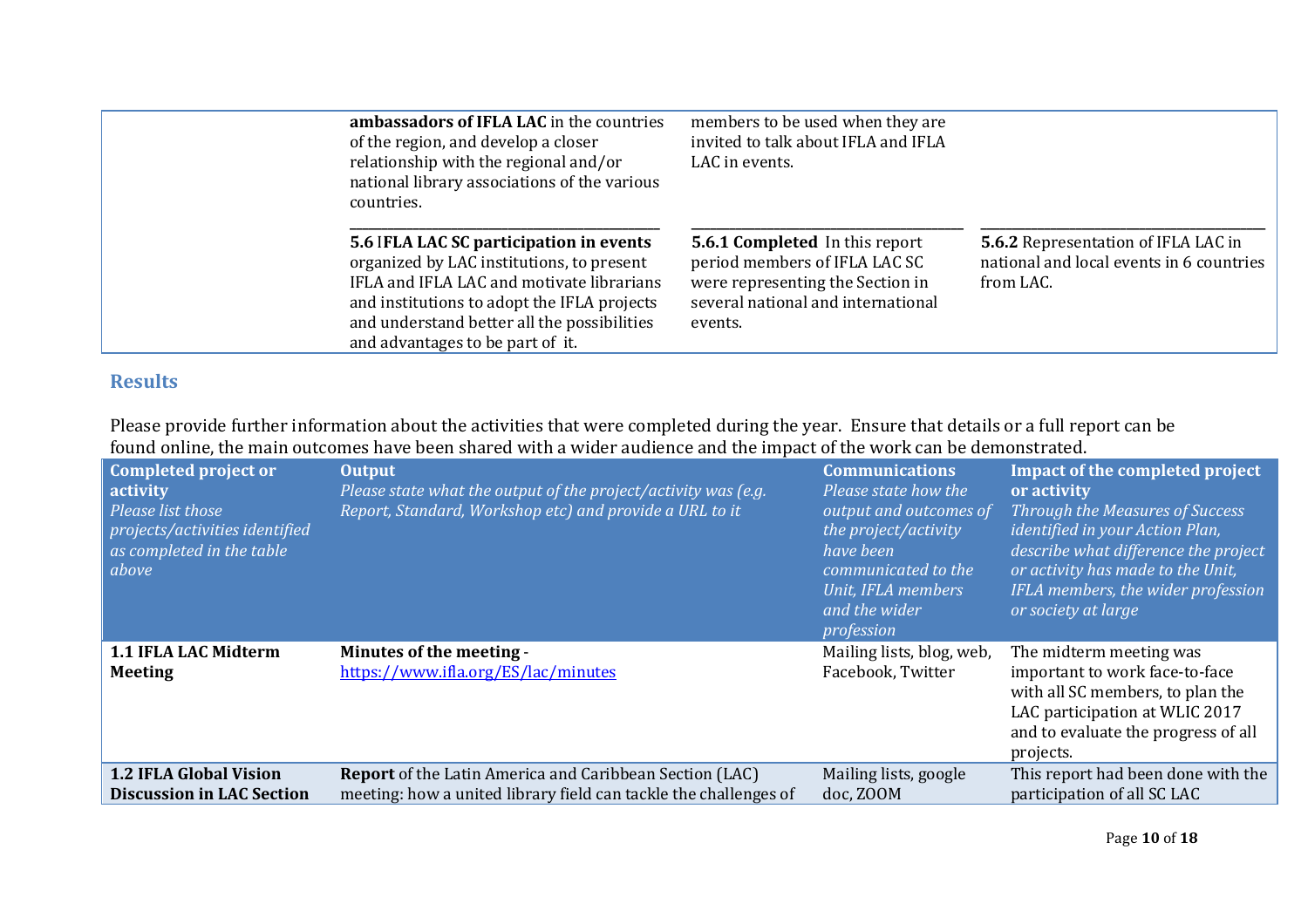|                                                                                                                                                               | the future. June 23, 2017 https://www.ifla.org/publications/68                                                                                                                                                                                                                                                                                                                                                                                                                                                                                                                                                                                                                                                       |                                                              | members.                                                                                                                                                                                                                                                                                                                                |
|---------------------------------------------------------------------------------------------------------------------------------------------------------------|----------------------------------------------------------------------------------------------------------------------------------------------------------------------------------------------------------------------------------------------------------------------------------------------------------------------------------------------------------------------------------------------------------------------------------------------------------------------------------------------------------------------------------------------------------------------------------------------------------------------------------------------------------------------------------------------------------------------|--------------------------------------------------------------|-----------------------------------------------------------------------------------------------------------------------------------------------------------------------------------------------------------------------------------------------------------------------------------------------------------------------------------------|
| <b>1.3 IFLA Global Vision</b><br>Workshop                                                                                                                     | News, video and photos about the Workshop in Buenos Aires,<br>Argentina - https://www.ifla.org/node/11393 /<br>https://www.ifla.org/node/11443<br>www.youtube.com/watch?v=Vq6J4dg6YzQ<br>https://www.flickr.com/photos/ifla/34931198240/in/photost<br>ream/<br>https://www.flickr.com/photos/ifla/34931020390/in/photost<br>ream/                                                                                                                                                                                                                                                                                                                                                                                    | Mailing lists, blog, web,<br>Facebook, Twitter               | This workshop had been planned<br>by IFLA HQ, who invited<br>representatives from Argentina,<br>Aruba, Brasil, Chile, Colombia,<br>Costa Rica, Cuba, El Salvador,<br>Jamaica, México, Peru e Uruguai.                                                                                                                                   |
| 2.1 Integrated project<br>2015-2017 - "Impact of the<br>copyright legislation on<br>libraries in Latin America<br>and the Caribbean"                          | Infographic disseminated as a Poster at WLIC 2017 in<br>Wroclaw "LAC Libraries: the impact of the copyright legislation<br>in Latin America and the Caribbean region" - by Sueli Mara S.P.<br>Ferreira and Laura Passos Santana.<br>http://library.ifla.org/1857/                                                                                                                                                                                                                                                                                                                                                                                                                                                    | Available at IFLA<br>Digital Library and<br><b>WLIC 2017</b> | This project show the situation of<br>the copyright law in Argentina,<br>Brazil, Chile, Cuba, Ecuador, El<br>Salvador, Guatemala, Haiti,<br>Jamaica, México, Nicaragua,<br>Panamá, Peru, Republican<br>Dominican and Trinidad & Tobago.                                                                                                 |
| 2.2 Project IFLA LAC 2016 -<br><b>Ebook about the Impact of</b><br>the copyright legislation<br>on libraries in Latin<br><b>America and the</b><br>Caribbean. | - Presentation "LAC Libraries: impact of copyright legislation<br>on libraries in Latin America and the Caribbean" - at the IFLA<br>LAC INTERNATIONAL SEMINAR, Santiago, Chile, 13-14 March<br>2017<br>https://www.ifla.org/files/assets/lac/programachileeng.pdf<br>Video:https://www.youtube.com/watch?v=8CaJUvn4fFM&ind<br>ex=16&list=PLGTZ-hGEGA9fKaipTCbJa6apDRf1pjo5z.<br>- Ebook "Bibliotecas LAC: el impacto de la legislación de<br>derechos de autor en América Latina y el Caribe (LAC Librarles:<br>the impact of copyrigth legislation in Latin America and the<br>Caribbean)". IFLA Professional Report, no. 137. ISBN 978-<br>90-77897-66-9 (EPUB) and 978-90-778972-62-1 (PDF) and<br>ISSN 0168-1931 | Mailing lists, blog,<br>Facebook, Twitter                    | This ebook is part of the approved<br><b>IFLA Professional</b><br><b>Committee Unit Project for</b><br>2016(https://www.ifla.org/files/a<br>ssets/hq/officers/documents/over<br>view-of-pc-projects-2016.pdf).<br>The final version of this eBook is<br>still in print, that is, under review<br>by the IFLA Professional<br>Committee. |
| 3.1 Project 2016-2017 -<br>"IFLA LAC Memories -<br>1976-2016"                                                                                                 | - About 35 documents (minutes, report and work plans)<br>published before 2000 was founded, digitalized and<br>disseminated at<br>https://www.ifla.org/publications or                                                                                                                                                                                                                                                                                                                                                                                                                                                                                                                                               | Blog and website                                             | It has been important to increase<br>the number of documents included<br>in the IFLA LAC Section history and<br>memory.                                                                                                                                                                                                                 |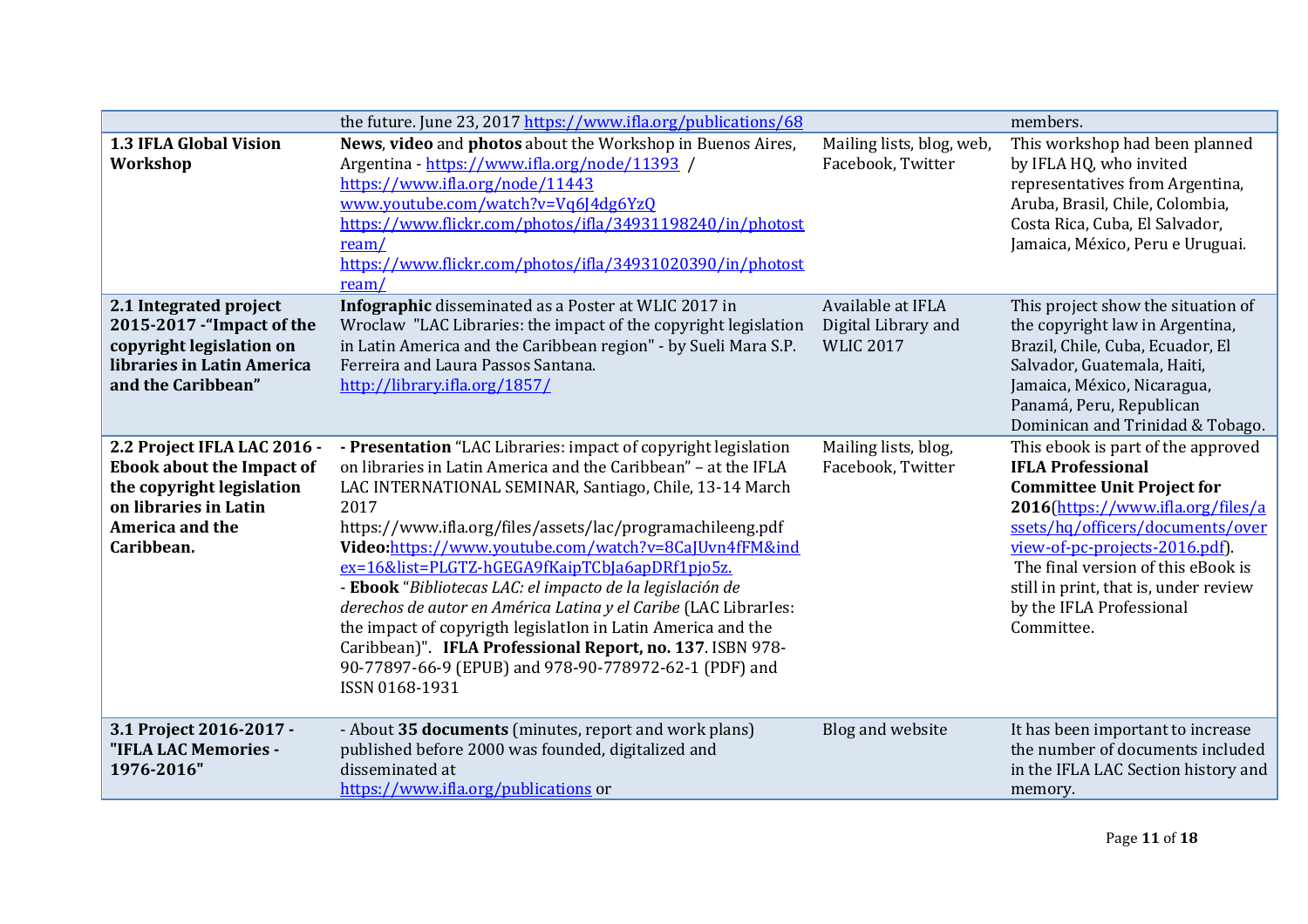|                                                                                                                                                                                                                                                   | https://www.ifla.org/lac/minutes                                                                                                                                                                                                                                                                                                           |                                                                         |                                                                                                                                                                                                                                                                          |
|---------------------------------------------------------------------------------------------------------------------------------------------------------------------------------------------------------------------------------------------------|--------------------------------------------------------------------------------------------------------------------------------------------------------------------------------------------------------------------------------------------------------------------------------------------------------------------------------------------|-------------------------------------------------------------------------|--------------------------------------------------------------------------------------------------------------------------------------------------------------------------------------------------------------------------------------------------------------------------|
| <b>4.1 IFLA LAC PROJECT</b><br>2017 - "Mapping of Latin<br><b>American and Caribbean</b><br>Libraries Initiatives in<br><b>Support of the National</b><br><b>Development Plan -</b><br>Agenda 2030"                                               | - Platform to collect data " Examples of how libraries<br>contribute to the United Nations 2030 Agenda"<br>(https://www.surveygizmo.com/s3/3311305/Examples-of-<br>how-libraries-contribute-to-the-UN-2030-Agenda)<br>- Call for participation in this project<br>https://www.ifla.org/node/10304<br>https://www.ifla.org/node/11109?og=68 | IFLA platform, website,<br>blog, facebook, twitter,<br>discussion lists | Participation of librarians from:<br>Argentina, Aruba, Bahamas,<br>Bolivia, Brazil, Chile, Colombia,<br>Costa Rica, Cuba, Ecuador, El<br>Salvador, Guatemala, Haiti,<br>Honduras, Jamaica, Mexico,<br>Nicaragua, Panamá, Peru,<br>Republican Dominican and<br>Venezuela. |
| 4.2 LAC Open Session<br><b>Open Session WLIC 2017:</b><br>"Access and opportunity<br>for all: how LAC libraries<br>contribute to the United<br><b>Nations 2030" - Session</b><br>161-22/08/2017                                                   | - Final program of this Section is available at<br>https://www.ifla.org/node/11615 or<br>http://www.professionalabstracts.com/iflawlic2017/iplanner/<br>(Under Session 161)<br>- Full text of all 07 presentation are available at IFLA Digital<br>Libraries - http://library.ifla.org/                                                    | Mailing lists, blog,<br>IFLA website,<br>Facebook, Twitter              | With participation of the national<br>associations of libraries from<br>Brazil (FEBAB), Chile (CBC), Cuba<br>(ASCUBI), Ecuador(ANABE),<br>Nicaragua (ANIBIPA), Panamá<br>(APABIB) and Peru (CBP).                                                                        |
| 4.3 LAC participation in<br>the IFLA Division V Open<br><b>Session at WLIC 2017</b><br>"Demonstrating the<br><b>Contribution of Libraries</b><br>to the UN 2030 Agenda:<br><b>Examples from IFLA</b><br>Division V" - Session 169 -<br>22/08/2017 | - Final program of this Section is available at<br>http://www.professionalabstracts.com/iflawlic2017/iplanner/<br>(Under Session 139.)<br>- Full text of 04 presentation are available at IFLA Digital<br>Libraries - http://library.ifla.org/                                                                                             | Mailing lists, blog,<br>IFLA website,<br>Facebook, Twitter              |                                                                                                                                                                                                                                                                          |
| 4.4 Project IFLA LAC 2017 -<br>"Implement a<br>methodology to identify<br>and register information<br>about projects to support<br>the Sustainable<br><b>Development Goals</b><br>developed by libraries                                          | The booklet " ACCESS AND OPPORTUNITY FOR ALL: how LAC<br>libraries contribute to the United Nations 2030 Agenda"<br>had been finalized and sent to IFLA PC for review.                                                                                                                                                                     | In review process                                                       | As soon as it is finalized and<br>approved by IFLA PC it will be<br>published.                                                                                                                                                                                           |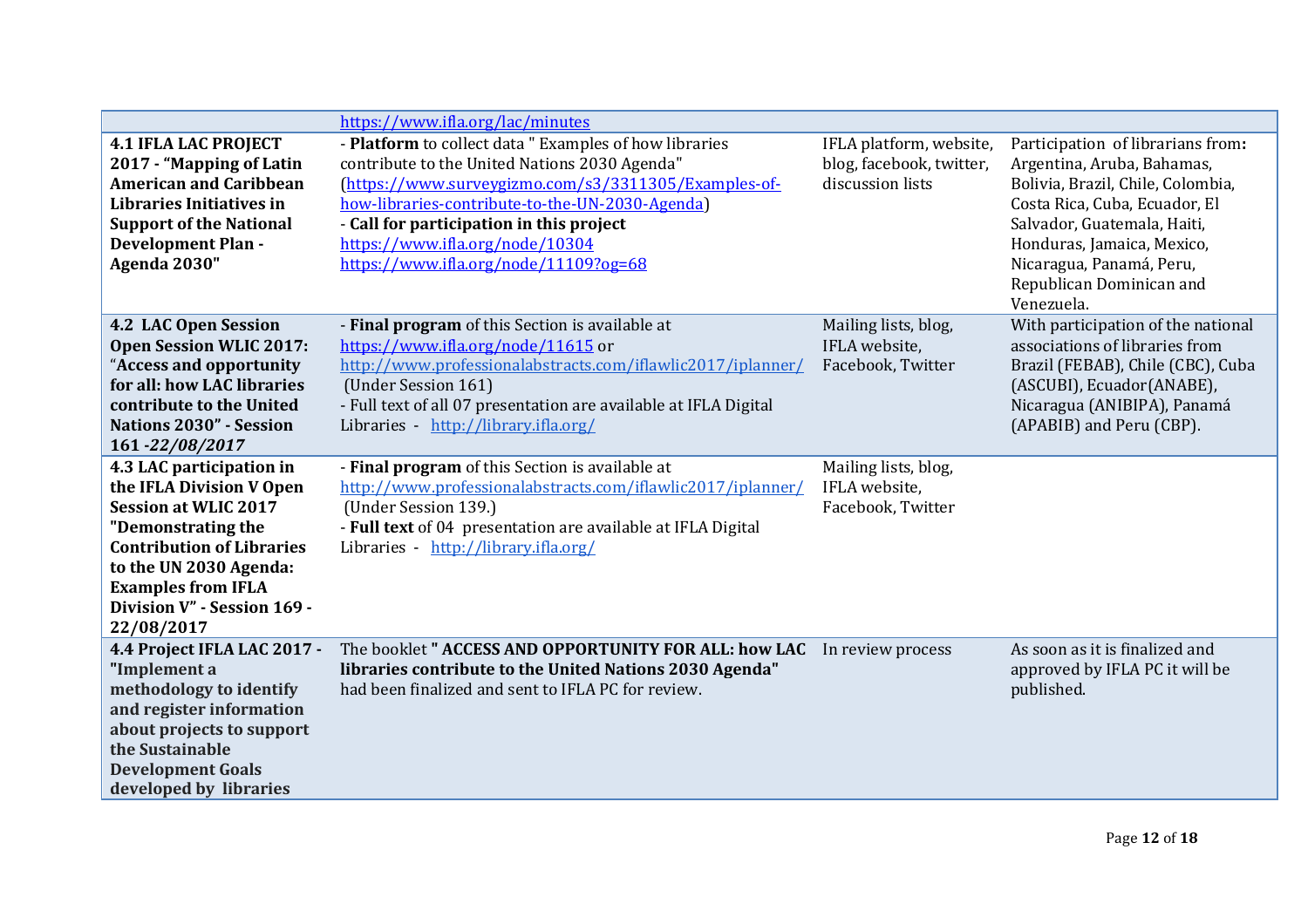| from LAC region"                 |                                                              |                           |                                                             |
|----------------------------------|--------------------------------------------------------------|---------------------------|-------------------------------------------------------------|
| <b>4.5 International Seminar</b> | - News and final program:                                    | Mailing lists, blog,      | It was a incredible opportunity for                         |
| "Libraries, advocacy and         | https://www.ifla.org/files/assets/lac/programachileeng.pdf   | Facebook, Twitter,        | all participants and for all IFLA                           |
| the implementation of            | https://blogs.ifla.org/lac/2017/01/reunion-medio-de-ano-y-   | Youtube                   | LAC SC members to have a deep                               |
| Agenda 2030" - March, 13         | seminario-cientifico-internacional/                          |                           | conversation about libraries and                            |
| $-14, 2017.$                     | http://www.bcn.cl/noticias/seminario-internacional-ifla-lac- |                           | the Agenda 2030.                                            |
|                                  | bcn-2017                                                     |                           |                                                             |
|                                  | https://www.ifla.org/ES/node/11119.                          |                           |                                                             |
|                                  | - PPT presentation at IFLA LAC Slide share channel           |                           |                                                             |
|                                  | https://www.slideshare.net/iflalacinfocoodinator             |                           |                                                             |
|                                  | - All presentation in 19 videos:                             |                           |                                                             |
|                                  | http://www.bcn.cl/noticias/videos-seminario-internacional-   |                           |                                                             |
|                                  | ifla-lac-bcn-2017 or                                         |                           |                                                             |
|                                  | https://www.youtube.com/watch?v=vAXXjZYCqzQ&list=PLNfH       |                           |                                                             |
|                                  | iFilthXqK3PhFnNC3iPBCdpdPOBl8 (IFLA LAC Channel)             |                           |                                                             |
|                                  |                                                              |                           |                                                             |
| 4.6 Satellite Meeting of the     | - Final program:                                             | Mailing lists, blog, web, | The event included 16 presentations                         |
| <b>IFLA LAC Section in 2017</b>  | https://blogs.ifla.org/lac/satellite-meeting-wlic-2017/      | Facebook, Twitter         | during the first day it included: Two                       |
|                                  | https://www.ifla.org/node/11080                              |                           | keynotes; five papers; five video<br>poster<br>six<br>brief |
|                                  | - 13 videos with all presentation :                          |                           | presentations;<br>presentations; and a wrap up session      |
|                                  | https://www.youtube.com/watch?v=PuKzrIhALhY                  |                           | Over 70 participants among authors                          |
|                                  | https://www.youtube.com/watch?v=r-                           |                           | (Papers / Videos / Posters) and                             |
|                                  | sAomAuPI&list=PLNfHiFilthXp1Q247t03gXA4c kXPBTSd             |                           | audience from Brazil, Chile, Colombia,                      |
|                                  | or                                                           |                           | Mexico, USA, Venezuela, and Romania                         |
|                                  | https://www.youtube.com/channel/UCg_IWT-                     |                           | (Cities: Timisoara, Bucharest, Suceava,                     |
|                                  | CctvlbJSDsf6blPQ                                             |                           | Iasi, Galati, Alba Iulia, Arad, Târgu-Jiu,                  |
|                                  | Conferinta Internationala IFLA - UVT Timisoara - 15 august   |                           | (some did remote video presentation).                       |
|                                  | 2017 - video 1-13 & foto by Adriana Weimer                   |                           |                                                             |
|                                  | https://youtu.be/F67p-QSvHhY                                 |                           |                                                             |
|                                  | - Photos:                                                    |                           |                                                             |
|                                  | https://www.facebook.com/adriana.weimer.7/media_set?set=     |                           |                                                             |
|                                  | a.1647807855251183.1073743309.100000659544298&tvpe=          |                           |                                                             |
|                                  | 1&l=2fc109a46a                                               |                           |                                                             |
| <b>4.7 IFLA LAC WEBINAR</b>      | - Final program:                                             | Mailing lists, blog,      | This webinar had been                                       |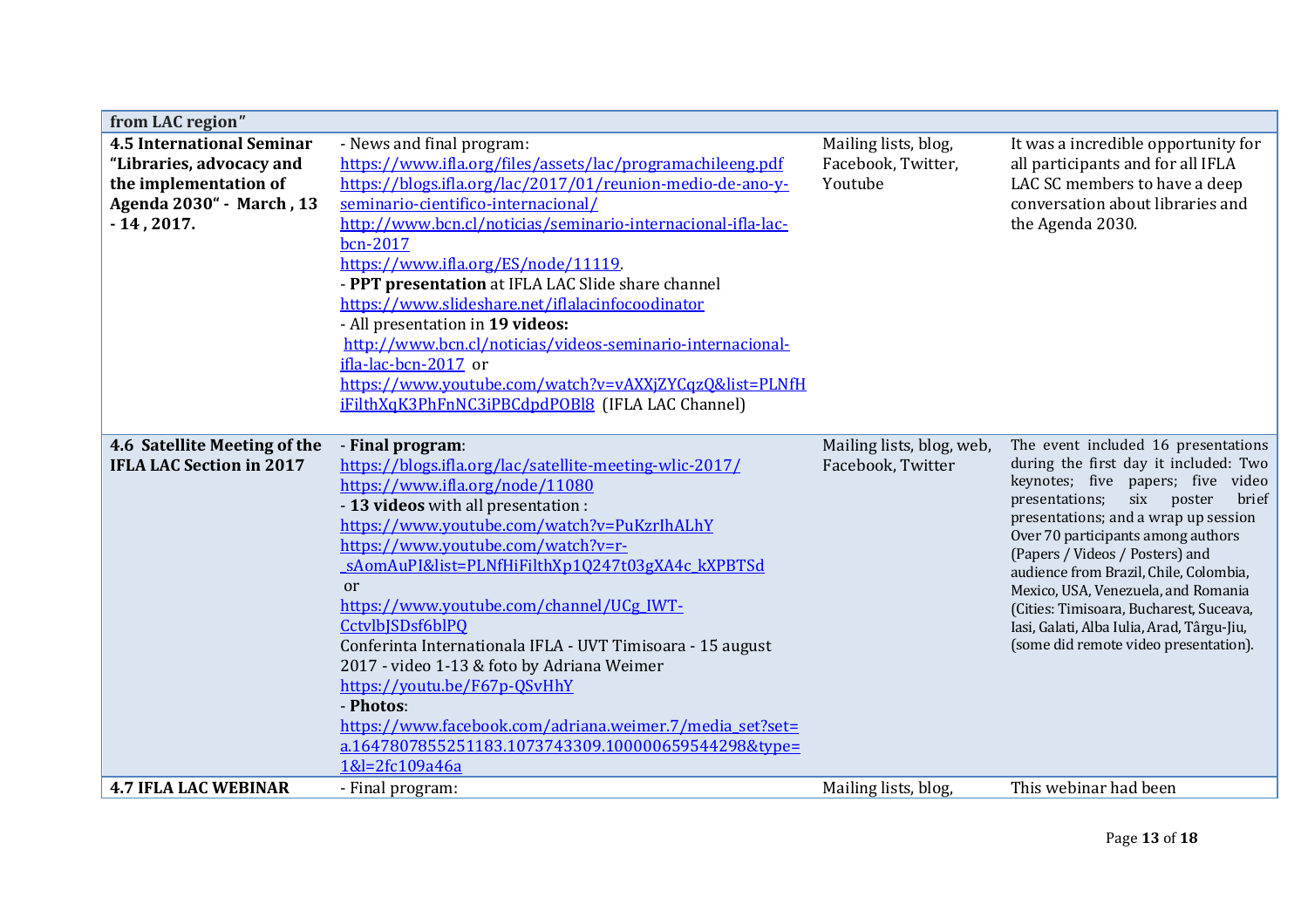| 2016-2017 "Libraries and<br>the Implementation of<br>Agenda 2030 for<br><b>Sustainable Development"</b><br><b>4.8 IFLA IAP Program</b> | https://npsig.wordpress.com/category/webinar/<br>- 04 Videos at IFLA LAC Youtube channel :<br>https://voutu.be/jBs0lj1auzk<br>https://www.youtube.com/channel/UCg IWT-CctvlbJSDsf6blPQ<br>https://www.youtube.com/watch?v=jBs0lj1auzk&list=PLNfHiFilthXoZEYFf<br>M6HI6GB0HNCeT3Gm<br>- 04 PPTs at Slide Share IFLA LAC Channel:<br>https://pt.slideshare.net/iflalacinfocoodinator<br>- Workshops information and participants                                    | Facebook, Twitter<br>IFLA website, IFLA-L                    | disseminated in blogs, facebooks<br>and sites from several LAC<br>institutions.<br>These workshops, organized by                                                                                                                                                          |
|----------------------------------------------------------------------------------------------------------------------------------------|-------------------------------------------------------------------------------------------------------------------------------------------------------------------------------------------------------------------------------------------------------------------------------------------------------------------------------------------------------------------------------------------------------------------------------------------------------------------|--------------------------------------------------------------|---------------------------------------------------------------------------------------------------------------------------------------------------------------------------------------------------------------------------------------------------------------------------|
|                                                                                                                                        | https://www.ifla.org/node/11289<br>https://www.ifla.org/node/11048?og=7409<br>-https://www.ifla.org/node/11470                                                                                                                                                                                                                                                                                                                                                    |                                                              | IFLA HQ, were very inclusive and<br>invited representatives from<br>almost 20 LAC countries to<br>participate in it.                                                                                                                                                      |
| 5.1 Project 2016-2017 -<br>"IFLA LAC Memories -<br>1976-2016"                                                                          | - 02 Posters presented at WLIC 2017:<br>-" Study of The Dynamics of the Relationships Network in the Work<br>Presented at the "Open Session" of the Regional Section of Latin America and<br>the Caribbean at IFLA Congresses: 1987 -<br>2015". http://library.ifla.org/1845/<br>- "40 years of relationships within the IFLA Latin American and Caribbean<br>section'.http://library.ifla.org/2003/<br>- Publication eBook "Retrospectiva IFLA LAC: 1976 - 2016" | <b>IFLA Digital Library</b>                                  | This book contains 14 chapters<br>with information about products,<br>projects, events, publications<br>proposed and developed by the<br>IFLA LAC SC since 1976.<br>It has been in evaluation and<br>reviewed by FEBAB, will be<br>published by the beginning of<br>2018. |
| 5.3 Communication Plan -<br>types of communication<br>based on the web, the new<br>social media and the<br>technology                  | - The slide share had been implemented this year to keep the<br>memories of all events produced by IFLA LAC. As mentioned in<br>several items before, this year about 15 ppt had been included<br>on it.<br>- The others applications, such as YouTube, facebook, twitter,<br>blog and the website (most of them started in 2015-2016) also<br>increased the number of contents this year.                                                                        | Slide share, blog,<br>Facebook, Twitter,<br>website, Youtube | The access statistics to all the<br>content available on those<br>applications demonstrated that all<br>of them had been accepted by<br>different publics.                                                                                                                |
| 5.4 Improve the internal<br>communication of IFLA LAC<br>(among Section members)                                                       | - 03 minutes of the virtual meetings of the IFLA LAC SC:<br>https://www.ifla.org/lac/minutes                                                                                                                                                                                                                                                                                                                                                                      | Zoom, skype                                                  | The use of ZOOM has been a great<br>success, but unfortunately there<br>are still some countries (such as<br>Cuba, for instance) where it is not<br>possible to access.                                                                                                   |
| 5.6 Participation in events                                                                                                            | Lectures in LAC events by Luis Pestarini                                                                                                                                                                                                                                                                                                                                                                                                                          | Mailing lists, blog, web                                     | Those participation had been an                                                                                                                                                                                                                                           |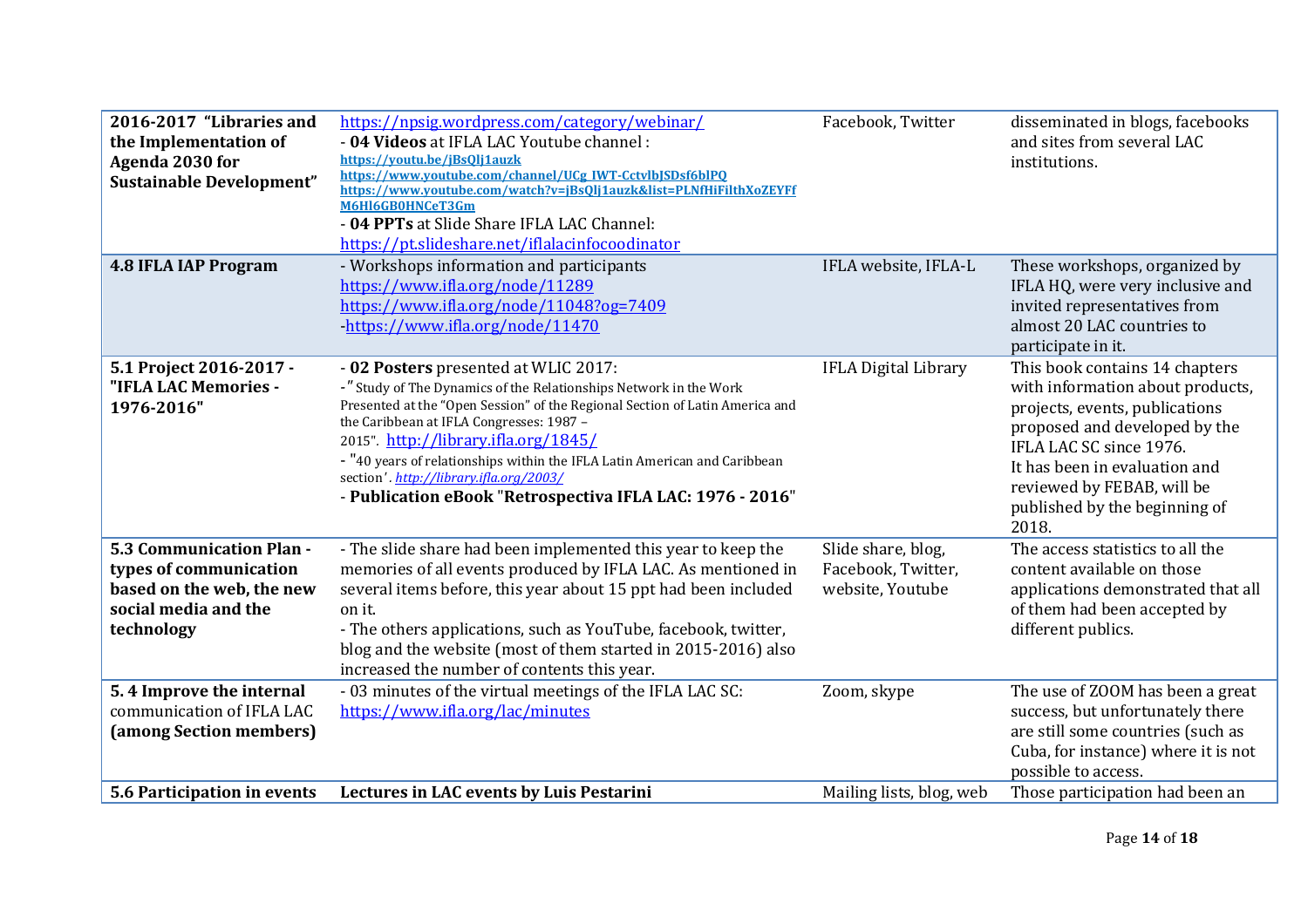| - Jornada de Capacitación, en el Instituto nº 12 Gastón Gori, en<br>la ciudad de Santa Fe18 de octubre 2016. Argentina | IFLA, Facebook,<br>Twitter | extraordinary opportunity to show<br>up what IFLA is doing and<br>demystify the image that |
|------------------------------------------------------------------------------------------------------------------------|----------------------------|--------------------------------------------------------------------------------------------|
| Lectures in LAC events by Sueli Mara S.P. Ferreira                                                                     |                            | participate in it is very far and                                                          |
| - Universidad de Mar del Plata - nov. 2016 Argentina                                                                   |                            | difficult to representative from our                                                       |
| - 2 <sup>o</sup> . Encuentro del Grupo de Bibliotecas AUSJAL - <b>Brasil</b>                                           |                            | region.                                                                                    |
| - COPROBI - Costa Rica Library Association - out.2016 - Costa                                                          |                            |                                                                                            |
| Rica                                                                                                                   |                            |                                                                                            |
| - 1 er Encuentro Universitario "Lectores: cambios en las                                                               |                            |                                                                                            |
| prácticas y hábitos de lectura", Universidad de El Salvador and                                                        |                            |                                                                                            |
| Red de Universidades Lectoras (RIUL). Nov. 24 y 25, 2016 - El                                                          |                            |                                                                                            |
| <b>Salvador</b>                                                                                                        |                            |                                                                                            |
| - Universidad Nacional de México – nov. 2016 - México                                                                  |                            |                                                                                            |
| - Feria International del Libro (FIL), Guadalajara - nov. 2016 -                                                       |                            |                                                                                            |
| México                                                                                                                 |                            |                                                                                            |
| - AMBAC - Mexican Library Association - nov. 2016 - México                                                             |                            |                                                                                            |
| - 2 <sup>o</sup> . Encuentro Nacional sobre Derechos de Autor - ABUD, 17                                               |                            |                                                                                            |
| de maio de 2017 - Republica Dominicana                                                                                 |                            |                                                                                            |
|                                                                                                                        |                            |                                                                                            |
| Interview to LAC institutions by Sueli Mara S.P. Ferreira                                                              |                            |                                                                                            |
| - Interview by Revista Radiofónica Biblio 93-94 de la UNED,                                                            |                            |                                                                                            |
| Costa Rica: http://ondauned.com/programa.php?ou=2298                                                                   |                            |                                                                                            |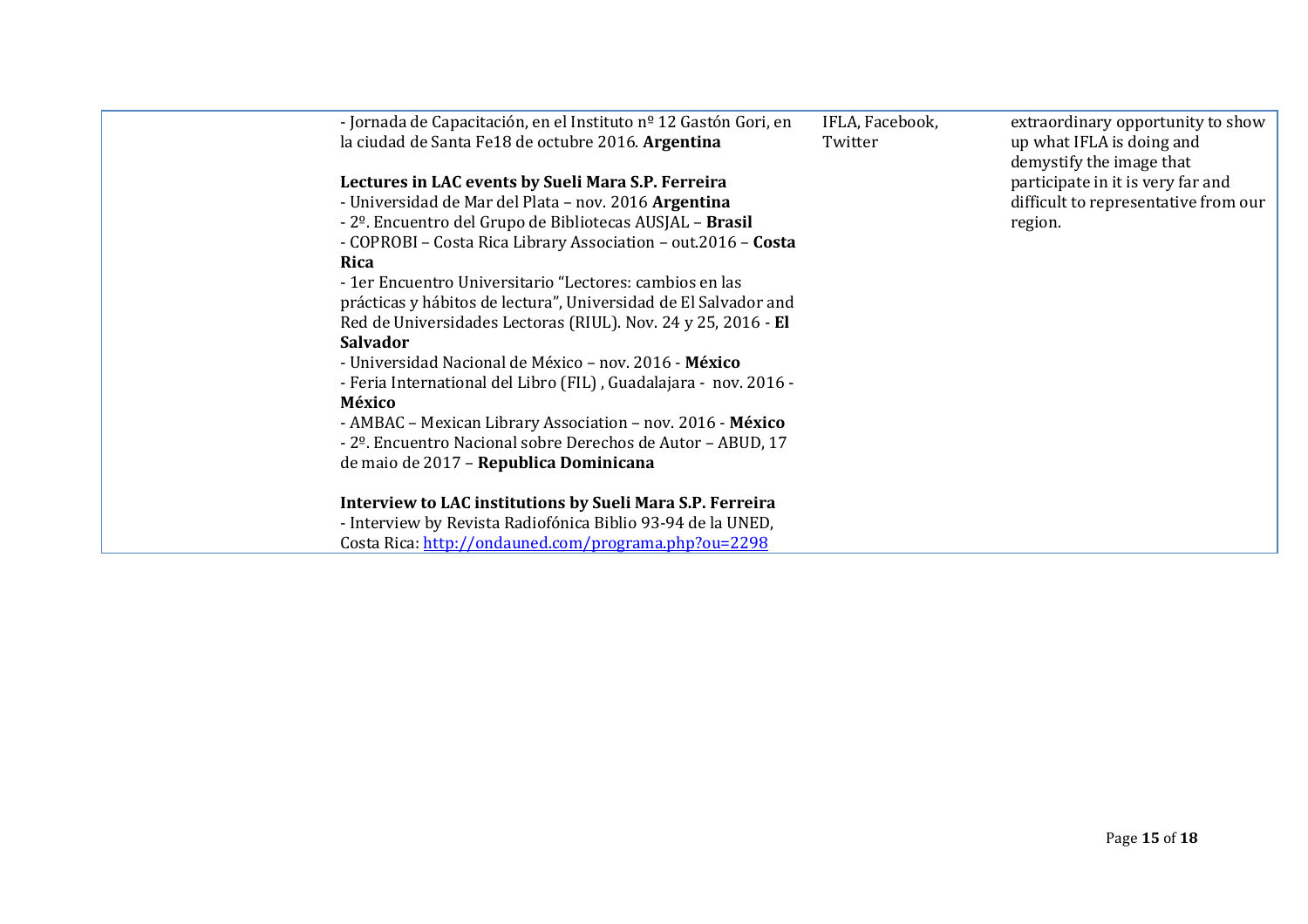# **Standing Committee membership**

Please provide further information about members of the Standing Committee and their contribution to the work of the Professional Unit.

| <b>Standing Committee members' names</b> | Role on the Standing Committee (if any) and<br>contribution made to the work of the<br>Professional Unit over the year<br>For example, Chair, Information Coordinator, | <b>Comments on position</b><br>For example, resigned, co-opted to fill a<br>casual vacancy, etc. |
|------------------------------------------|------------------------------------------------------------------------------------------------------------------------------------------------------------------------|--------------------------------------------------------------------------------------------------|
|                                          | Project Leader                                                                                                                                                         |                                                                                                  |
| 1. Sueli Mara Soares Pinto Ferreira      | - Chair (September 2015-August 2017),                                                                                                                                  |                                                                                                  |
|                                          | - Project Leader                                                                                                                                                       |                                                                                                  |
| 2. Luis Pestarini                        | - Secretary (September 2015- August 2017)                                                                                                                              |                                                                                                  |
| 3. Jorge Moisés Kroll de Prado           | - Information Coordinator (Dec 2015-Aug 2017)                                                                                                                          |                                                                                                  |
|                                          | - Satellite Meeting Organizing Team 2017                                                                                                                               |                                                                                                  |
|                                          | - Participation in the Project IFLA LAC Memories                                                                                                                       |                                                                                                  |
| 4. Sonia Haydée Amaya                    | - Coordinator of the LAC Virtual Meeting                                                                                                                               |                                                                                                  |
|                                          | Infrastructure.                                                                                                                                                        |                                                                                                  |
| 5. Margarita Bellas Villariño            | - Member                                                                                                                                                               |                                                                                                  |
| 6. Marisela Castro Moreno                | - Member                                                                                                                                                               |                                                                                                  |
| 7. Ricardo Crisafulli Rodrigues          | - Member                                                                                                                                                               |                                                                                                  |
| 8. Elmelinda Lara                        | - Member                                                                                                                                                               |                                                                                                  |
| 9. Jesús Lau                             | - Satellite Meeting 2017 Organizing Team -                                                                                                                             |                                                                                                  |
|                                          | Coordinator                                                                                                                                                            |                                                                                                  |
|                                          | - Participation in the Project IFLA LAC                                                                                                                                |                                                                                                  |
|                                          | Memories                                                                                                                                                               |                                                                                                  |
| 10. Hortensia Lobato Reyes               | Member                                                                                                                                                                 |                                                                                                  |
| 11. Belén Martínez González              | - Midterm Meeting Organizing Team Member                                                                                                                               |                                                                                                  |
|                                          | 2017                                                                                                                                                                   |                                                                                                  |
|                                          | - Participation in the Project IFLA LAC                                                                                                                                |                                                                                                  |
|                                          | Memories                                                                                                                                                               |                                                                                                  |
| 12. Ana María Talavera Ibarra            | - IAP and BSLA Trainer, Global Vision LAC                                                                                                                              |                                                                                                  |
|                                          | Committee Member (in Spanish and English)                                                                                                                              |                                                                                                  |
|                                          | - IFLA LAC Secretary Substitute                                                                                                                                        |                                                                                                  |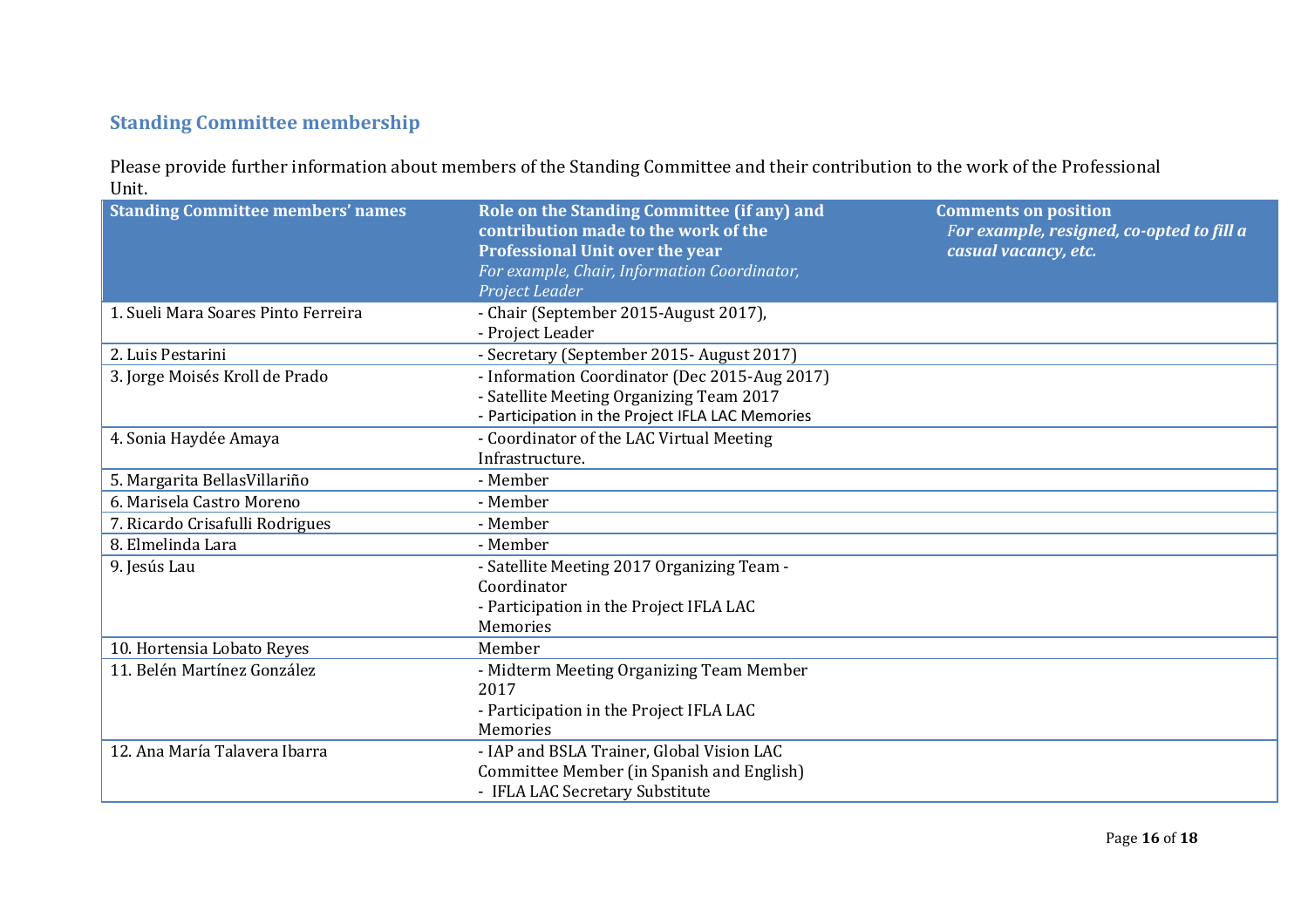|                                      | - Participation in Project IFLA LAC Memories |                                                     |
|--------------------------------------|----------------------------------------------|-----------------------------------------------------|
| 13. Nancy Vanegas Cuevas             | - Member                                     | Resigned in Out 2016                                |
| 14. Sigrid Karin Weiss Dutra         | - Participation Project IFLA LAC Memories    |                                                     |
| 15. Karla Rodríguez Salas            | - Member                                     |                                                     |
| 16. María Angélica Fuentes Martínez  | - Midterm Meeting Organizing Team 2017 -     |                                                     |
|                                      | Coordinator                                  |                                                     |
| 17. Jorge Octavio Ruiz Vaca          | - Member                                     | Resigned in April 2017                              |
|                                      |                                              |                                                     |
| Names of any other reporting persons | Role                                         | <b>Comments on position</b>                         |
|                                      | For example, Corresponding Members           | For example, resigned, co-opted to fill a casual    |
|                                      |                                              | vacancy, etc.                                       |
|                                      |                                              |                                                     |
| 1. Claudiane Weber                   | <b>Corresponding Member</b>                  | - Participation Project IFLA LAC Memories           |
| 2. Amada Marcos                      | <b>Corresponding Member</b>                  | - Participation Project IFLA LAC Memories           |
|                                      |                                              | - Member of the Commission to select projects to be |
|                                      |                                              | presented at Division V Open Session                |
| 3. Jonathan Pleitez                  | <b>Corresponding Member</b>                  | - Webinar 2017 Coordinator                          |
| 4. Carmen Castrillón                 | <b>Corresponding Member</b>                  | - Participation Project IFLA LAC Memories           |
| 5. Juanita Jara de Súmar             | <b>Corresponding Member</b>                  | - Translator of several LAC documents               |
|                                      |                                              | - Member of the Commission for IFLA Global Vision   |
|                                      |                                              | Project                                             |
|                                      |                                              | - Member of the Commission to select projects to be |
|                                      |                                              | presented at Division V Open Session                |
| 6. Jonathan Hernandez                | Volunteer                                    | - Technical support for IFLA LAC Webinar 2017       |
|                                      |                                              | - Participation Project IFLA LAC Memories           |
|                                      |                                              | - Member of the Commission to select projects to be |
|                                      |                                              | presented at Division V Open Session                |